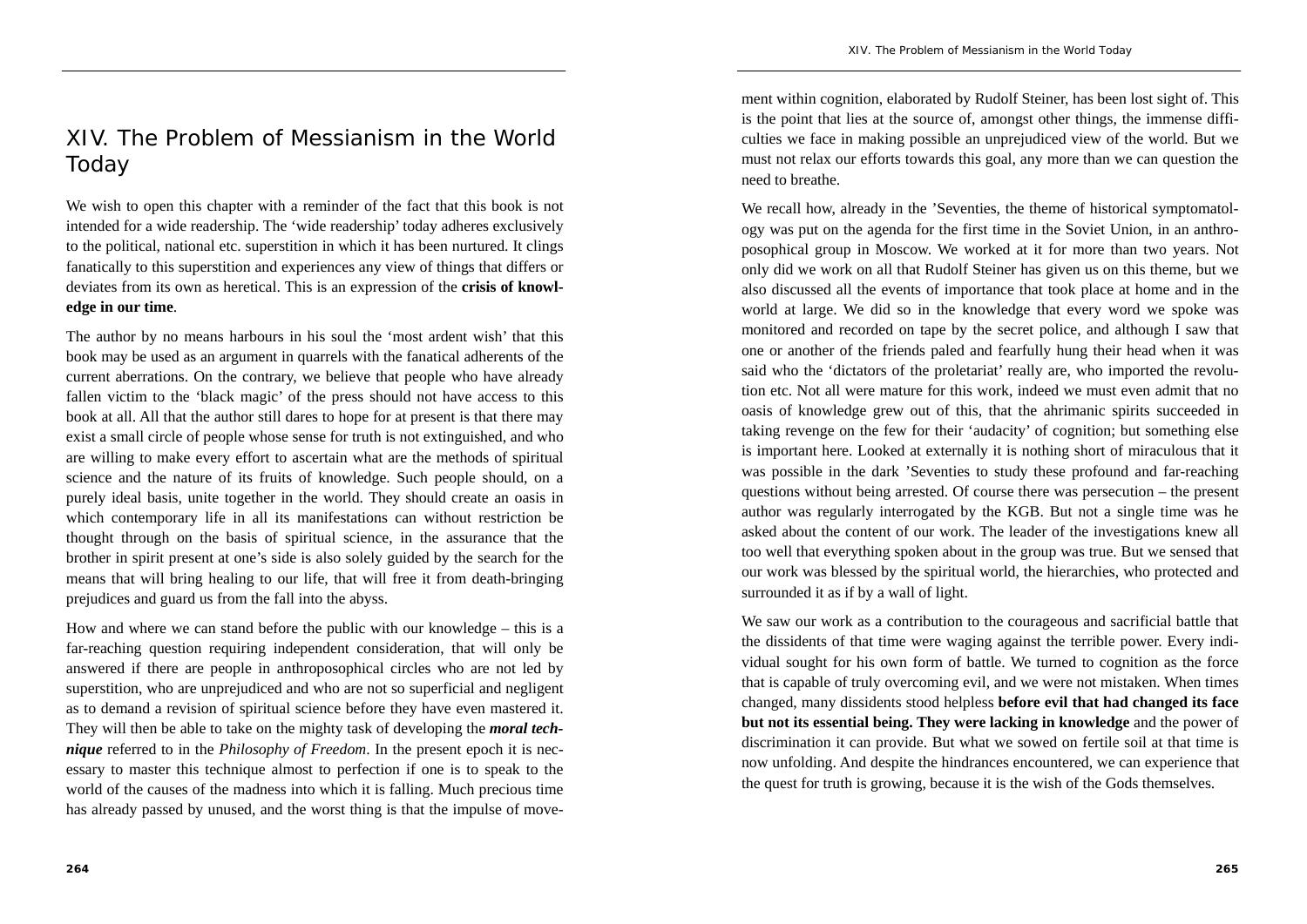# **The Ancient Hebrews and the Reflective 'I'-Consciousness**

In the complicated world struggle, taking place on many levels, between the powers of light and darkness the forces of good are by no means always opposed by the forces of evil. As a global factor in world connections there works first and foremost the great antagonism of the luciferic initiates of the East and the ahrimanic of the West. Within Western civilization there lives the contrast between the Romanic and the Anglo-Saxon world. This contrast created a third factor – Bolshevism. At different times the various peoples are now an instrument, now a battlefield of the forces mentioned. Then the peoples are struck by misfortune. The Jewish nation is no exception. Those responsible for the afflictions do everything in their power to remain in the background, so that the peoples blame not them, but other peoples for their sufferings: the Jews blame the Germans, the Germans blame the Jews, Germans and Jews blame the Russians, the Russians the Germans and the Jews, etc.

Rudolf Steiner was reluctant to speak on this subject. *It is difficult –* he admitted – *to speak about a theme that arouses much passion. Spiritual scientific truths leave no room for sympathy and antipathy if they are to be taken up properly.*<sup>1</sup> And what is one to say about the present, when a vertical 'civil war' of opinions is being waged on this question? Clearly we have to strive for peace and manysided understanding under the principle formulated by Pyotr Chaadayev: *The truth is more precious than our native land.*

We will take as a starting-point for our discussion of the question of Messianism the article *The Founding of the State of Israel as a Mirror of Europe's Tragedy* by A. Reuveni, published in the magazine *Info3* (No. 1-1992). The article is interesting in that the strong, correct views on the problem we are about to examine combine in it in a particularly expressive way with the weak and incorrect views. This becomes especially clear when we compare the article with the book *The Riddle of the Jewish People* by Ludwig Thieben, first published in 1930, and reprinted in a new Edition in 1991.

Thieben's book – it can be said without exaggeration – was an heroic deed. The author was successful in an extraordinarily difficult, even dangerous, undertaking. He was able as an Anthroposophist to raise himself above national and

**266**

racist passions and speak purely out of the spirit of truth. How difficult this is, only those will know who have worked on other problems that are equally surrounded by countless ahrimanic spirits of the lie, of hatred, chaos and destruction. The entire strength of ahrimanic spirits, their existence itself, is based on human ignorance, and so these spirits will not tolerate a consciousness that is audacious enough to wish to examine their nature more closely. Whoever does this all the same will experience in his soul an incredibly refreshing, liberating effect surging in great waves over the world of all that is true. Thus, after reading Thieben we were able to experience in our soul something of the mood described in the Acts of the Apostles: *Then were they all of good cheer…* (Acts 27;36).

Let us look first at Reuveni's article. In it he analyses the development of the individual thinking consciousness in the Jews of antiquity, who at the beginning of our era were at a stage reached by the other (European) nations only many centuries later. Here, however, it must be pointed out for the sake of precision that the Greek philosophers had already in the  $4<sup>th</sup>$  and  $3<sup>rd</sup>$  century B.C. attained the highest level in the development of conceptual thought, the principal aim of the entire fourth cultural epoch.

Still more questionable is Reuveni's assertion that the Jews were *able* under the guidance of Jehovah *to bring the new forces of the 'I' so far, that an incorporation of the Christ into a human body became possible*. We ask why the author, when he turns to spiritual-scientific analysis, does not make the crucial distinction between the concepts of 'incorporation' and 'incarnation'. We also know that the 'I' of the great initiate Zarathustra was incarnated in the body of Jesus of Nazareth until the baptism in the Jordan. It should be emphasized that an 'I' of this nature could not incarnate in any body imaginable. Where the Christ himself is concerned, the Nathan soul became his 'godfather' (Taufvater). We also know of the participation of the Nirmanakaya of the Buddha in the process of God becoming man. In short, the best that had been developed in the evolution of **all of** humanity by its great leaders – Zarathustra, Buddha, Moses, Abraham – united, so that God was able to live for three years as a human being. But Christianity, in Rudolf Steiner's words, was born *into the soul of the Jews, into the spirit of the Greeks and the body of the Roman Imperium* (Dec. 24, 1918, GA 187). This *into the soul of the Jews* makes it difficult for us to agree with Reuveni when he states that the Jews were ahead of other nations in the development of thinking consciousness. The Greek culture was, after all,

<sup>1</sup> Margarita Voloshina, *The Green Snake*, Stuttgart, 1968, p. 205.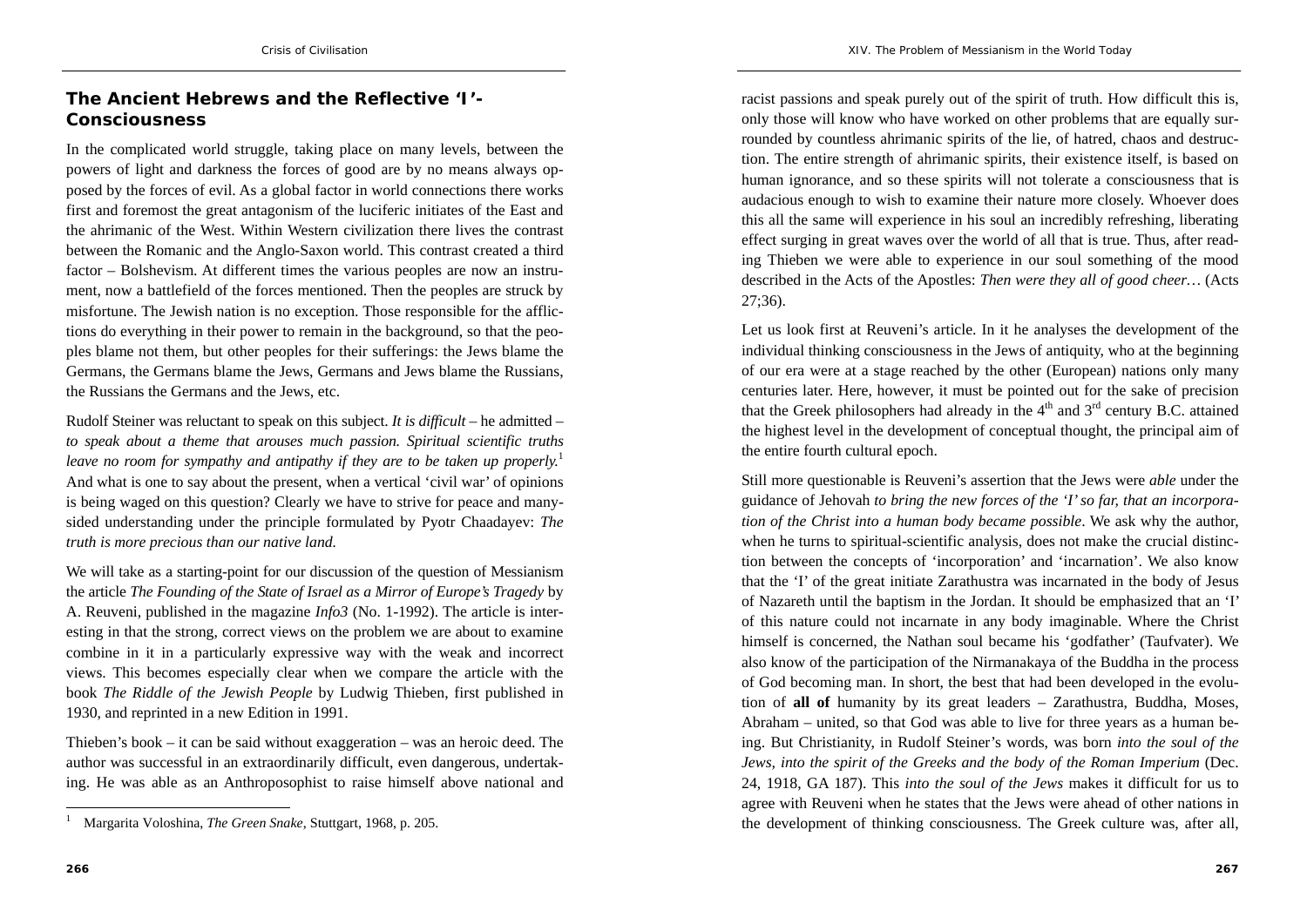the 'godfather' (Taufvater) of Christianity. Not for nothing did Augustine call the Greek philosophers **Christians** before the coming of Christ.

The spirit of form, Jahve, gave the spark of the 'I' to all of humanity. It was this spark that even determined the evolution of the threefold body – the physical, etheric and astral – in the epochs of the root-races, the Lemurian, Atlantean, etc. In the post-Atlantean root-race the mastery of the individual 'I' took its course through the cultural epochs. The rational-soul, developed by the Greeks, is basically identical with the 'I', but only a few individuals in Greece, generally the philosophers, had mastered it.

The development of the Jews in antiquity, even in the old Egyptian epoch, is in many respects an exceptional phenomenon. The most important factor distinguishing them from all other peoples of that time, was that the spirit of form  $- a$ being of, not the third, but the **second** hierarchy! – assumed the leadership of this people. This mighty spirit had a tremendously strong influence on the formation of the **physical brain** of the Jews, which was endowed with the capacity for abstract thinking sooner than other peoples.

What does this imply? – That all humanity of ancient times moved on the path of evolution through the continuous development of the sentient-soul and later the rational-soul to the challenge of the 'I'. In this process **cultural work** played the most important part. It represented a **temporal** process of gradual ascent from the group-consciousness to individual consciousness.

The structure of the threefold body of the Jews was transformed, under the mighty influence **from above,** so to speak **into the vertical**, with the line of inheritance being woven into it. And in this lay the importance and uniqueness of their development. **They acquired the body that was able to be the bearer of the 'I'-consciousness, in the line of inheritance and not through individual development. The latter took place on the level of the sentient soul or even the soul-body.**

A development somewhat similar to that undergone by the Jews in ancient times takes place in the Middle European peoples within our own cultural epoch. In the recent past the spirit of the German people was Michael – an Archangel who stood already on the level of an Archai, a time-spirit (but not a Spirit of Form). Under his influence the Germans received the impulse for the development of the 'I' – not of the 'I' that is identical with the rational-soul, nor yet the universal-human and highest 'I' that was bestowed by the Spirit of Form, but the **'I' as the mobile centre of self-consciousness**, that is able to control and synthesize the activity of the **threefold** soul. This 'I' creates a bridge between the 'I' that is developed (horizontally) in the cultural-historical process, and the Christ-'I' that descends to us (vertically) from above.

Reuveni has obviously not made all this clear to a sufficient degree, and so he continues: *Through the premature development of the 'I' and of the power of thinking, the Jews became a robust and self-enclosed people … A paradox arose in history when the Jews had already fallen into a decadence of their onesidedly developed 'I'-forces, when the other peoples of Europe – especially Middle- and Western Europe – were taking their first steps in this direction.* This thought is not without originality, but its basic assumption is false.<sup>2</sup> Before the coming of Christ the Jews merely experienced an illumination through the lighting up of the 'I'. It acted as a uniting, tribal basis or principle, as a consolidating member, right down into the physical body, but did not lead to an individual development of the 'I'. This process is comparable to what the Russians are living through now. The heavens, says Rudolf Steiner, speak in mysterious runes to the Russians through the mirroring on the earth. This causes an **instinctive** experience of the wisdom of the Spirit-Self to germinate in their souls,

This made possible the incarnation of the two Jesus-children, whereby in the one, the Solomon-child, there dwelt the most advanced human 'I' (that of Zarathustra), whilst the innocent part of the soul of humanity that had remained completely untouched by individual earthly development was incarnated in the other.

<sup>&</sup>lt;sup>2</sup> Without an understanding of the complicated and manifold processes through which in the course of evolution man gains his individual  $T -$  in history and culture. through the racial and national element as well as in individual spiritual work, the theme of ethnography, of occult sociology, is better left alone. It is not for nothing that we have addressed our book to thinking people with the capacity for knowledge. It is important for us to enter into a dialogue with people who have already in some way made the methodology of spiritual cognition their own, without which none of the themes discussed here can be understood. It took us many years to understand the fundamental question of the evolution of the earthly aeon – the development of Iconsciousness. The results of our study are presented in the book *The Triune Man of Body, Soul and Spirit in the Light of Anthroposophy*. And we refer to the conclusions arrived at in that book when we speak of the special character of the incarnation of the 'I' in various peoples in the different cultural epochs.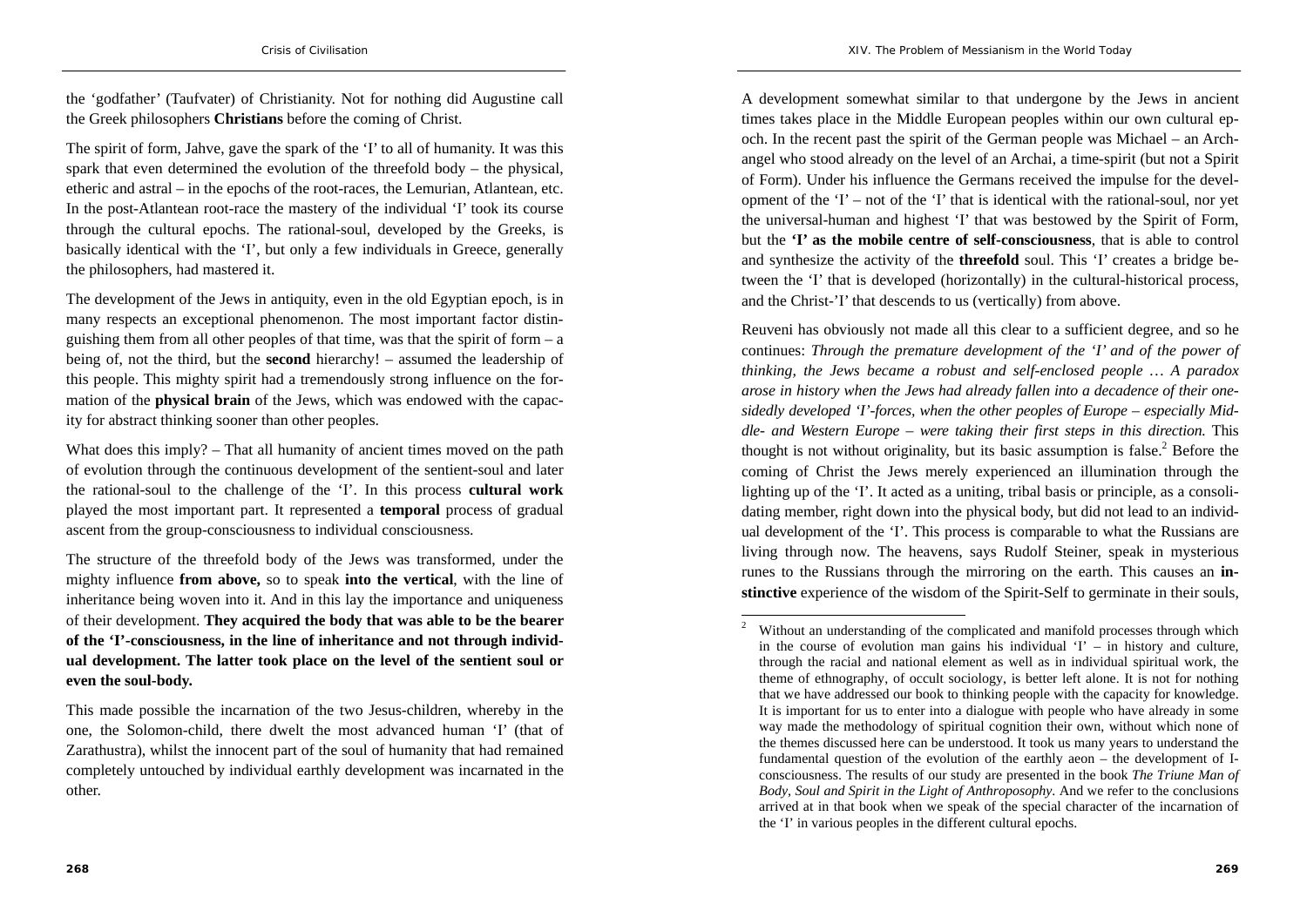*XIV. The Problem of Messianism in the World Today* 

but it is in no way the fruit of individual striving. These inspirations have a certain influence on our threefold body, above all the astral, and prepare this for the future cultural epoch. With regard to the development of the individual 'I' and the threefold soul, the Russian has the same task as any other European (obviously with certain nuances).

Let us recall that the first seeds of sentient and consciousness-soul were implanted in man at the end of the Old Moon aeon, when racial differentiation did not yet exist. It is clear that these souls – a gift of the Spirits of Movement – formed an intermediate link between the spirit-self, which had also been bestowed on the Old Moon, and the threefold bodily nature. They worked out of the spirit on to this threefold nature and were thus the **mediators** for the creative impulses of the Spirits of Movement. It is clear that such a soul acted as a demiurge, super-personally.

All that man makes his own as a personal acquisition has already long before worked into him out of the spirit. When Moses received the Commandments from the Spirit of Form itself, they became an integral part, not of secular society, but of a system of religious education. Of course this was a special religion – the religion of the approach of the future 'I' that through its deeds can resurrect the dead. For this reason Christianity confesses not only to the New, but also to the Old Testament.

But just as in modern times by no means every Christian is equal to the lofty demands of the New Testament, only few of the Jews of antiquity were able to hold the 'I' in another human being in high regard, as it is written in the Commandments of Moses. The tragic destinies of the prophets testify to this. At the time of Christ the religious condition of Jewish society, and above all its spirituality, was in a state of general decline. Christ speaks of this many times. And this was so when the Elohim Jahve was still the spirit of the Jewish people.

The religious education of the Jews appealed to conceptual activity.<sup>3</sup> In the synagogues they practised the **commenting and interpreting** of the articles of faith, of the laws and traditions. There was nowhere else in the ancient world where anything like this went on. It is only today that religious practice of this kind has become a common and familiar image. Truly, the Judaism of the Jews

of antiquity was a religion of the future. But the majority of the Jews lived in the sentient soul as it had been developed in the third, the Egypto-Chaldean, cultural epoch. **They were educated in the commandments through religion, through direct influence on the etheric body,** which in its turn promoted the development of the physical brain as an instrument of abstract thinking. Thus the Jews found their relation to the rational soul in a very **specific** way, while the direct approach to its development in Greece and Rome led through the unfolding of astral and etheric body with the help of the increasingly secular culture and the various forms of societal life. **There the ether-body was formed through cultural activity and philosophy, and the first beginnings of the book of common law.**

These are a few guiding thoughts towards an understanding of the mission of the Jews. Their development in ancient times was an exception, not in the sense that they had anticipated evolution but in the sense of the **fulfilment of a special task** that is not realized by the forces of the immanent lawful structure of earth evolution, which takes place through a series of metamorphoses, each consisting of seven stages. This evolution had reached the lowest point of its descent to the earthly plane in the fourth cultural epoch. And now the development of the entire aeon stood before the task of gathering forces for the ascent. **Now transcendentally, from above, the immanent lawfulness was 'corrected'**. God Himself united with man and the kingdoms of nature, and into all he implanted the impulse of ascent. This is the intervention from above that occurred only once in the evolution of the world, and which was of decisive significance for the development of the Jews in the pre-Christian era. Normally the lawful structure of earthly development changes in Pralaya, and in order for this to take place, the phenomenal world has to be spiritualized. **Christ brought the great Pralaya immediately into Manvantara: he altered the lawful structure of the material world.** In correspondence to this mission of the Christ the Jewish people was also led: As a result of this, not earthly evolution changed, but the transcendental force.

Here it is essential to take into account the following methodological consideration. In every cultural epoch a given nation (or several nations) has to fulfil the main task of development, working on the levels of evolution, culture and civilization. It fulfils this task through a process of **creation**, for which concrete life-forces are needed. Through this activity these forces are used up, and shortly before the fulfilment of the task the etheric aura of the nation is ex-

<sup>3</sup> Comparable to the way one appeals in Russia to the wisdom coming from above, the revelation experienced by a saint.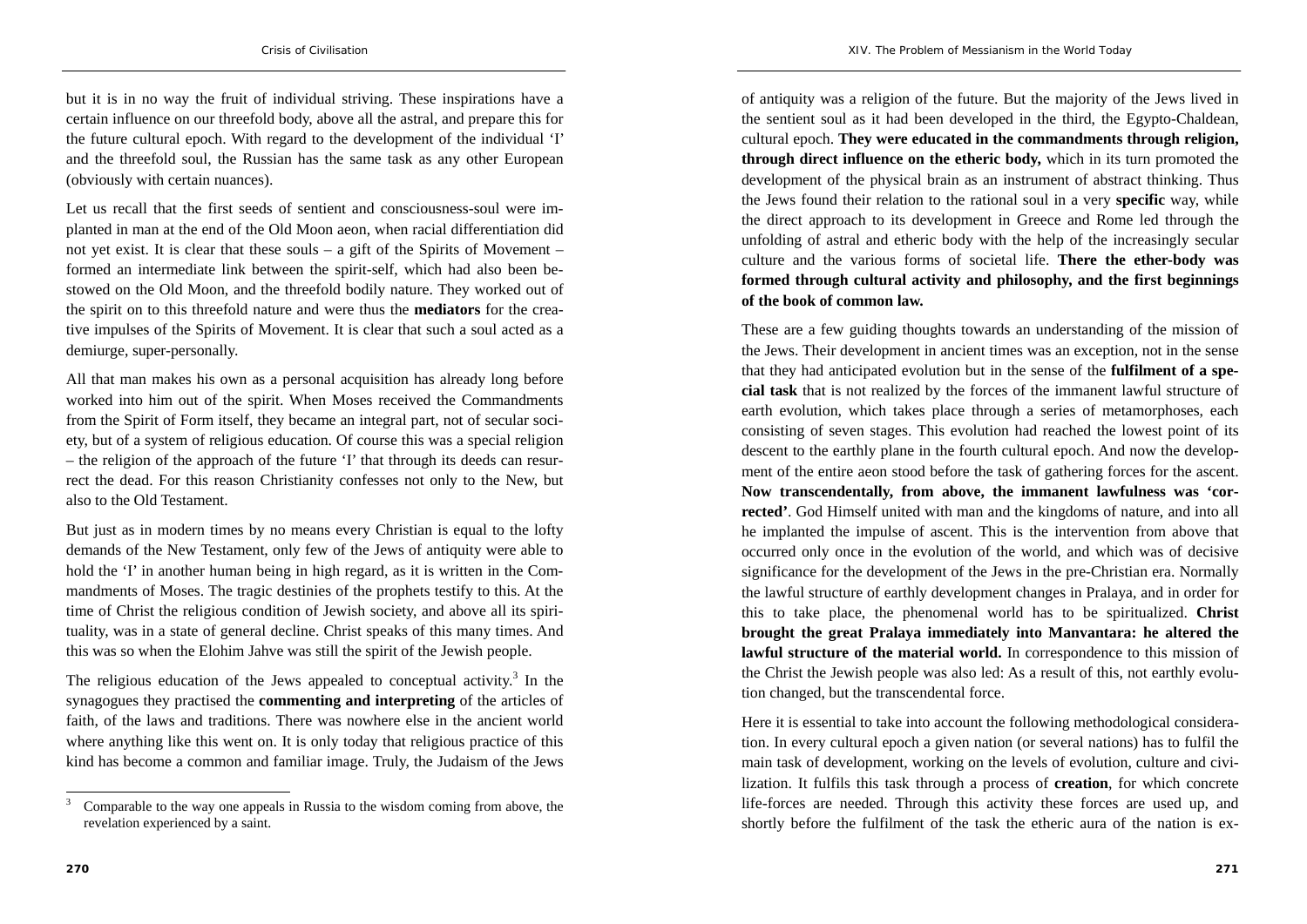hausted. As the seed-leaf wilts when the impulse of metamorphosis moves upwards with the stem of the plant, a folk that has fulfilled its task falls into decadence, whilst the impulse of cultural creation passes to another folk, or several others. One can see for oneself that this is so, through comparing the culture of Persia, Egypt and Greece today with their cultures in antiquity. There is nothing belittling or offensive in this observation, or in the circumstance that the lifeforces of an aging person are in a process of decline. **Development follows the path of sacrifice, and to this belong birth, flowering and passing away.**

The Jews prepared the body for God and thereby fulfilled a special task of development. This demanded of them an extraordinary expenditure of life-forces. At the moment when God finally became man these forces were well-nigh exhausted. Because of the great abundance of life-forces required for this task, it is not conceivable that just any Jew could have made possible the incarnation of the God. The enhanced use of life-forces was necessary because the entire nation was **as it were raised** above the general human development where the gradual unfolding of the three-membered soul was taking place, and it was subjected to an influence of the higher 'I' such as otherwise only occurs in the process of preparation for **initiation.** Work was done with the Jews, in the same spirit as Socrates when he taught his pupils, as an esoteric exercise, to think in concepts. In those days it was truly a task of initiation pointing to the future. In the case of the Jews the development of conceptual thinking, as we have already mentioned, was accomplished on the path of religion, i.e. **by using not astral, but the etheric forces.** But from the moment of the exodus from Egypt, to God becoming man, the whole people was treading the path of Initiation. The Old Testament is not history in the usual sense of the word, but the story of <sup>a</sup>**'path of initiation'**, of trials of initiation on the path to the mystery, at the mid-point of which God Himself appears. With the event of the Mystery of Golgatha **the end of this path had been reached**.

In the *Chymical Wedding of Christian Rosenkreutz* we read how on the final day he simply returns home. And similarly the seventh alchemical seal (key) portrays a scene from everyday life, where a pupil who has passed through the complicated and movingly instructive path of initiation is shown in his laboratory amongst his instruments and books absorbed in his experiments, and as the only reminder of his experiences, sun and moon are shining together through the window. – This is the law of every rightful initiation: **After its completion** 

**the pupil returns to the circle of his fellow-men and devotes himself to their service**.

Thus it happened too with the old Israelites. This people in its entirety had travelled the path of initiation where everything is different from the everyday world. **After the resurrection of the Lord it had the task of returning to the cradle of humanity in order to become the soil through which everything new that had been received through the greatest of all mysteries might be brought to humanity.** On this new path the Jews had to bridge the gap in the development of the threefold soul as it evolves in the cultural-historic process, and thus attain a certain perfection through combining that which in the Old Testament pointed into the future, to the epoch of the consciousness-soul, with the New Testament, with the impulse of Golgatha and with all that had been achieved at that time by the Greco-Roman culture. In other words: the Jews **had to give something to the world, and they had to receive something from the world.** Therefore they were scattered over the world; it became their task to adapt to other peoples, to be assimilated and to dissolve in them. The chosenness was ended, the goal of initiation attained, through which they were qualitatively distinct from the other Semitic peoples. They had accomplished something that was of service to mankind as a whole, and that had to be brought to mankind as a whole. It was not appropriate for them to live like the other Semites, as peoples of the third Egyptian-Chaldean cultural epoch – just as little as a person who has gone through an initiation can continue to live as others do.

But luciferic and ahrimanic spirits had their part in the initiation process. Their intention to tempt Christ in the wilderness was also directed towards all the Jews. What they failed to achieve with Christ, was crowned by no mean success in the case of the clerics – the Pharisees and Sadducees. One ought to make some effort to grasp the fact that man, when he thinks in concepts, does something God-like – he creates out of nothing. In its initial manifestations conceptual thinking had, furthermore, a substance of a luciferic nature. Jewish antiquity overcame Lucifer through cultic service to Jahve – the countenance of Christ. But after Christ's coming everything was new. One had either to accept Christ, or one succumbed to luciferic-ahrimanic temptations without the support of **Jahve, who at that time ceased to be the spirit of the Jewish people.**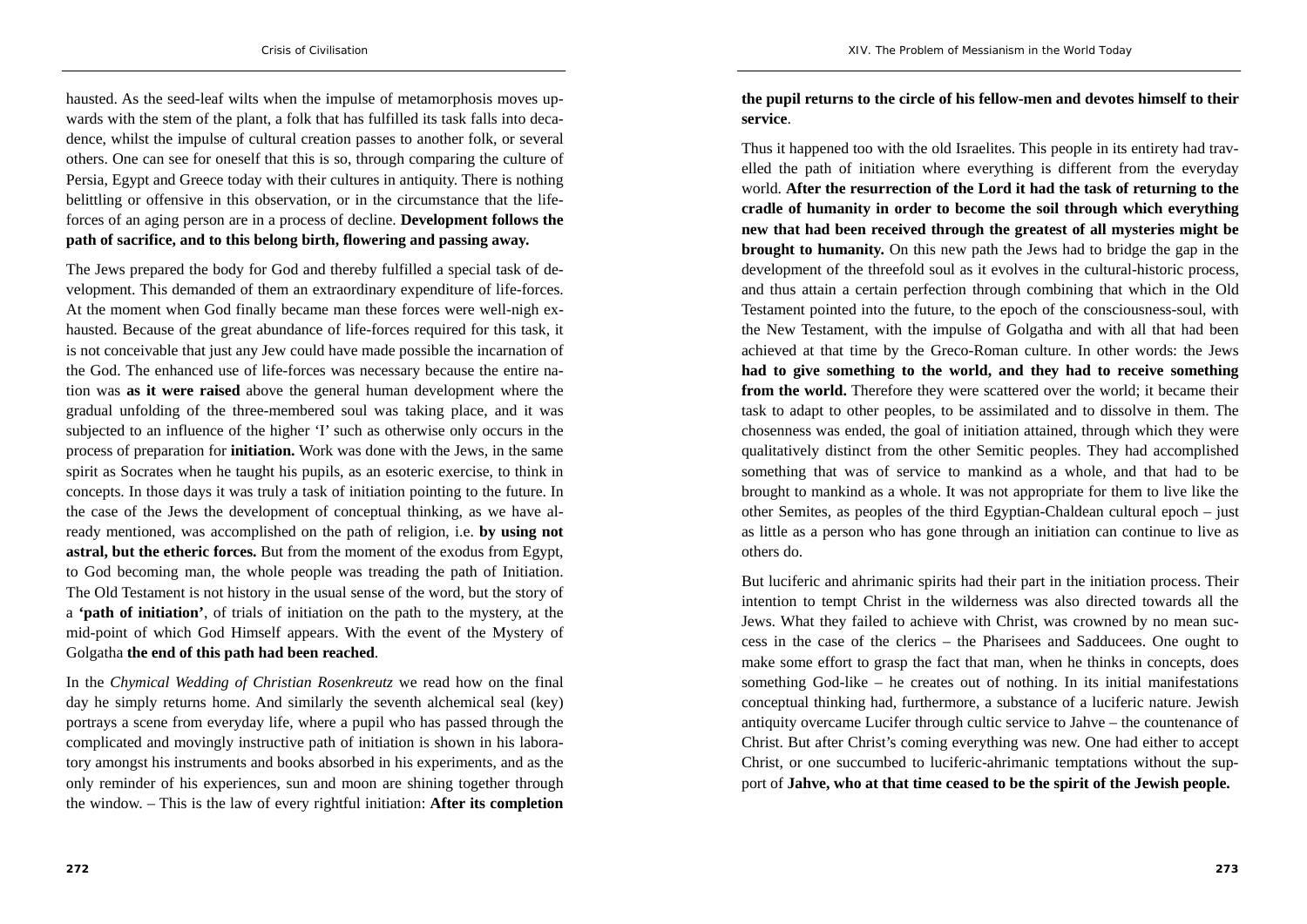In this constellation of forces is rooted **the phenomenon of the human being who wished to be God – Ahasuerus**. It was all the easier for this phenomenon to arise because the **ahrimanic forces harboured a special antipathy against the Jews** since they had fulfilled their mission. When the Mystery of Golgatha was accomplished Ahriman craved revenge. Under his influence there was conserved in a great number of Jews an **attitude of expectation of a Messiah who is yet to come**, which prevented them from being assimilated and from accepting Christianity. – The Mystery continued therefore, but it took on a tragic character; it became a Mystery in reverse.

If the Jews had not had a mission to fulfil, they would have been quite indistinguishable from the rest of the Semites. If they had only had to fulfil the task of the Greco-Latin culture, they would also have gone into decline together with that culture. If Ahriman's hatred alone had prevailed, they would have been completely destroyed. But if they had accepted Christianity, they would have dissolved entirely in European and Asiatic humanity and the entire history of Christian civilization would in a certain sense have more successful. But, as so often happens in life, something far more complicated came about: The elements of all the variants mentioned here combined in the destiny of the Jews.

#### **The Man of the Old and the New Testament**

Rudolf Steiner says that the ancient Jewish people **was kept in a culturally immature condition until the coming of Christ** (but the Buddha could not simultaneously have appeared in this people). The Jews were unable to experience the law given to them through revelation, as having arisen in their own soul. As a result of this delayed development it was possible for the mission to be fulfilled at the right moment – the fruit had become ripe. We can understand the role in development of the old prophets who introduced the law, when we bear in mind that with their supersensible being they were lifted out of their bodily nature, their earthly incarnation (cf. Sept. 20, 1909, GA 114). **Even in Moses intellectuality lit up in the form of the old clairvoyance**, although he already mastered the new impulse (cf. Mar. 9, 1911, GA 60), the impulse of the individual 'I'-consciousness.

The prophets had, as the leaders of the Jewish people, to preserve the connection to the supersensible, from which, as the Egyptian priests before them, they received the knowledge that enabled them to guide the people. But the basic

tendency implanted in the people as a whole to develop towards intellectualism caused the old clairvoyant capacities to die out. They were replaced by the thinking which grew **out of the forces of heredity**. This capacity channelled all the interests of this people towards the earthly. Rudolf Steiner calls the worldview of the ancient Jews 'geology'. God created for Himself a **physical** body for the earthly incarnation. **It was a matter of creating a form in which a**  spirit could exist which came, not from below upwards, i.e. out of evolu**tion, but from above downwards, from that realm where something inconceivable to our earthly imagination – Pralaya – exists**. Every consciousness that has become Christian ought to come to terms with this fact. Man normally directs his attention from the earthly to the heavenly. But only now can he do this out of his own strength and in freedom, because once **the ascent to the heights (to what is above) was accomplished by means of a deepening of the connection with the physical earth (to what is below)**. Such a development stood in stark contrast to all the principles of initiation in ancient times.

The Jews fulfilled their special task. They kept the principle of heredity pure, and created the physical body best suited for the descending God, a body that is permeated through and through with the 'I'-force of the Spirit of Form, which works by way of the blood (and thus mainly through the ether-body). Outwardly the people, living under the conditions of the ancient-culture, was in an altogether pitiable state. At the time it was as though not of this world  $-$  deprived of clairvoyance, given over to everyday life with its purely materialistic interests much more than others, bound hand and feet by blood relationships – unsuited for the development of conceptual thinking.

Rudolf Steiner gives a description of the life of Jesus from the  $12<sup>th</sup>$  to the  $18<sup>th</sup>$ year when his *soul penetrated the Jewish teaching ever more deeply, and was less and less able to be satisfied by it. Indeed, it increasingly caused him pain and suffering* (Nov. 4, 1913, GA 148). The luciferic-ahrimanic influence made itself felt in him ever more acutely because the Jews were, sooner than all the other peoples, immersed in the earthly element to an extreme degree. But they were also the first to sense the impulse of liberation from the earthly, the impulse of a future elevation, although the old in its downward movement had already become very strongly subject to the law of inertia. How was this later mirrored in the Christian world? *The ideas –* we are told by Rudolf Steiner – *that were current in the Old Testament … the ideas of Old Testament Judaism that were made worldly in Romanism although it stands in contrast to Juda-*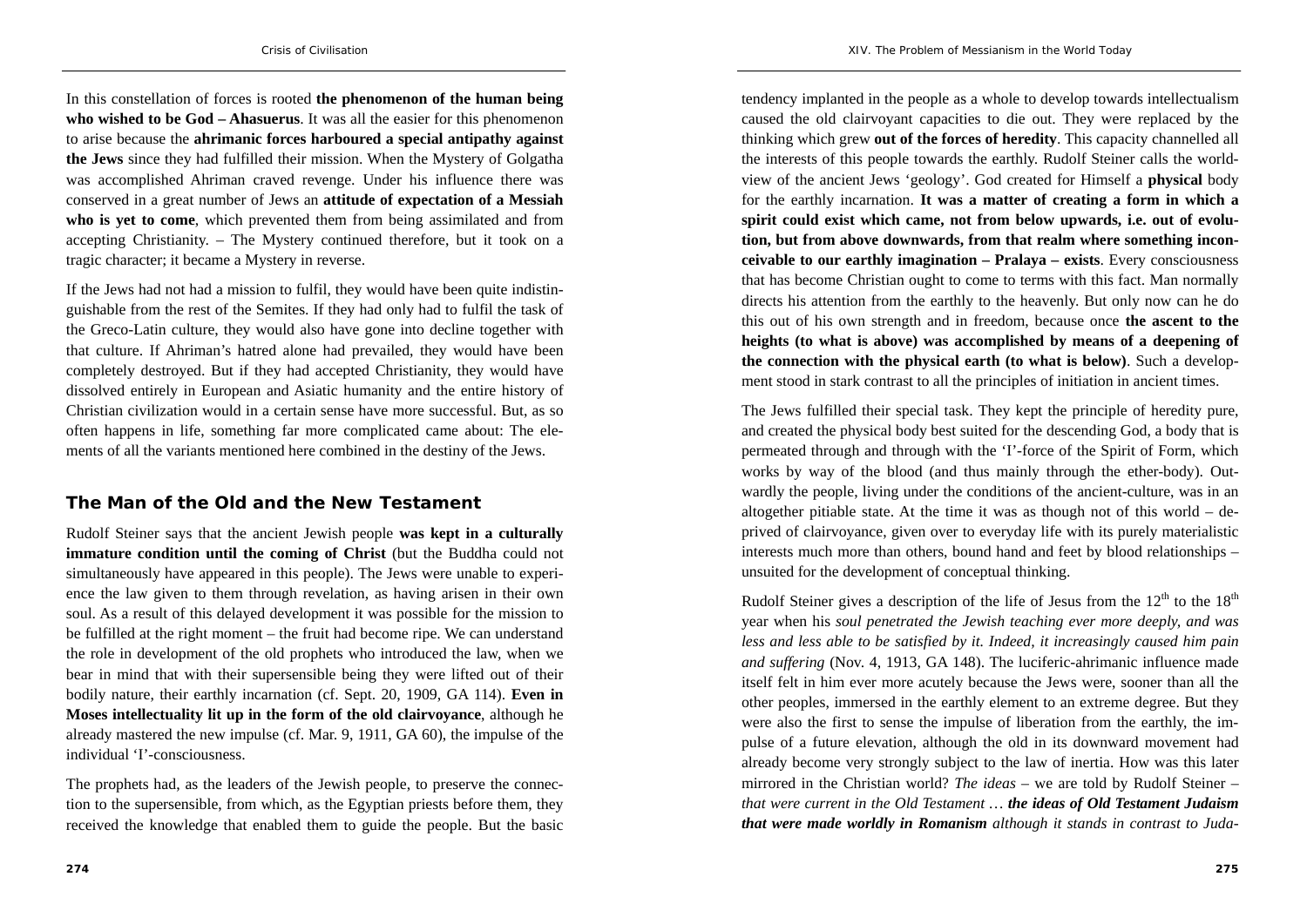*ism; in the worldly sphere it is what Judaism is spiritually, these ideas have come into our present time via the roundabout path of Romanism, they steal in like spectres*. *This Old Testament thinking that has not yet been Christianized must be sought, as to its true origin, in human beings* ...

*This thinking is dependent on what can be passed down from generation to generation through the blood … our thinking falls into two members, two parts. One kind of thinking is that which we have through our development up until birth, which we inherit from our fathers or from our mothers* (so it is to this day, and in it is revealed the activity of the Spirit of Form who gave the 'I' to humanity). *We are able to think as men thought in the Old Testament because we were embryos. This is also the essential feature of the old Jewish people, that in the world that is lived through between birth and death it did not want to learn more than what is acquired as a faculty through the fact that one has been an embryo until birth.* The second, the earthly mode of thinking can only be acquired by man as an occultist, when he works through his experience in the spirit of the *Philosophy of Freedom* and *Knowledge of Higher Worlds*, because *the Mystery of Golgatha in its unique character can never be grasped with the thinking that one has by virtue of one's embryonic development. … [it] has to be understood not from what is of the moon, but from what is of the sun … This is the great difference between what is Christianized and what is not Christianized* (Nov. 29, 1918, GA 186).

In this way the element with which the Jews first had contact – the development of thinking – now entered the evolutionary process fully and completely, just as the sentient and rational-soul had entered it at an earlier stage. But this thinking is not able to lead man out of the closed circle of evolution. It is **geocentric and egocentric.** It is only capable of grasping what is given to man from nature. In ancient times it was the primary task of the human being, who was still a group being, to develop this Jahve-thinking. Already in the distant past Jahve for this reason removed from the earth the influence of the other six Elohim who, when the sun separated from the earth, remained on the sun. Thus, so Rudolf Steiner tells us, the knowledge of these Elohim that had remained on the earth was transposed into the sphere of fantasy. With the help of the elemental beings of nature Jahve began to counteract the activity of the sun-Elohim who, as a consequence of this, were able to express themselves solely through the Christ-impulse.

A world-wide historical necessity was active in the work of Jahve – the **physical body** (but not the spirit) had to be **elevated** for the God who was descending towards man. Expressed in modern terms, this was a movement upwards on a ladder that led downwards – a movement that is unique and unparalleled in its perfection. And it had its karma. Already in the middle of the  $19<sup>th</sup>$  century A.D. (in the 'Forties) it happened that *Jahve Himself in his influence on human consciousness* (not only of the Jews) *was gradually overwhelmed by the power of the spirits he had invoked … So that the earlier quest for the one God in nature, through the influence of the forces working in opposition, went over to mere atheistic natural science, into mere atheistic natural-scientific thinking and, in the practical field, into mere utilitarian thinking … in the field of social thinking it became Marxism and suchlike* (Ibid.).

So strongly do the accents shift in the course of evolution. People today who are not willing to develop the new way of thinking want to *bring humanity* not to individual culture but, *merely to folk-cultures*, which already started to become an anachronism two thousand years ago. One should not believe that only National Socialism and the later Bolshevists pursue this goal. The call to divide the peoples into separate national entities was heard from America and resounds deafeningly in the Russia of the post-communist epoch. Wilson's call, as characterized by Rudolf Steiner, *is the ahrimanically retarded call for the founding of a culture where all peoples represent only folk-cultures; that is, cultures of the people of the Old Testament. All the peoples throughout the earth want to become similar to the Jewish people of the Old Testament, that is Woodrow Wilson's call* (Dec. 7, 1918, GA186). And apparently with the aim of realizing this, the most nationalistic state in the world is set up at the height of Western democracy – the immediate revival of the Old Testament Jewish nation. But with a way of thinking gained only through heredity, one cannot understand how atavistic such an initiative is.

Everywhere in the world, towards the end of the  $20<sup>th</sup>$  century, the banners of state self-determination, arising from the influence of Jahve, are hoisted out of the force of nationalism. But this regression to the old religion of Jahve does not bring liberation. Behind it is concealed the deep spiritual and social crisis of Christian civilization, whose nature Rudolf Steiner describes as follows: *People of the present time have, because they have lost the old mystery-wisdom that could point to the Mystery of Golgatha, more or less accepted … the Jahve-*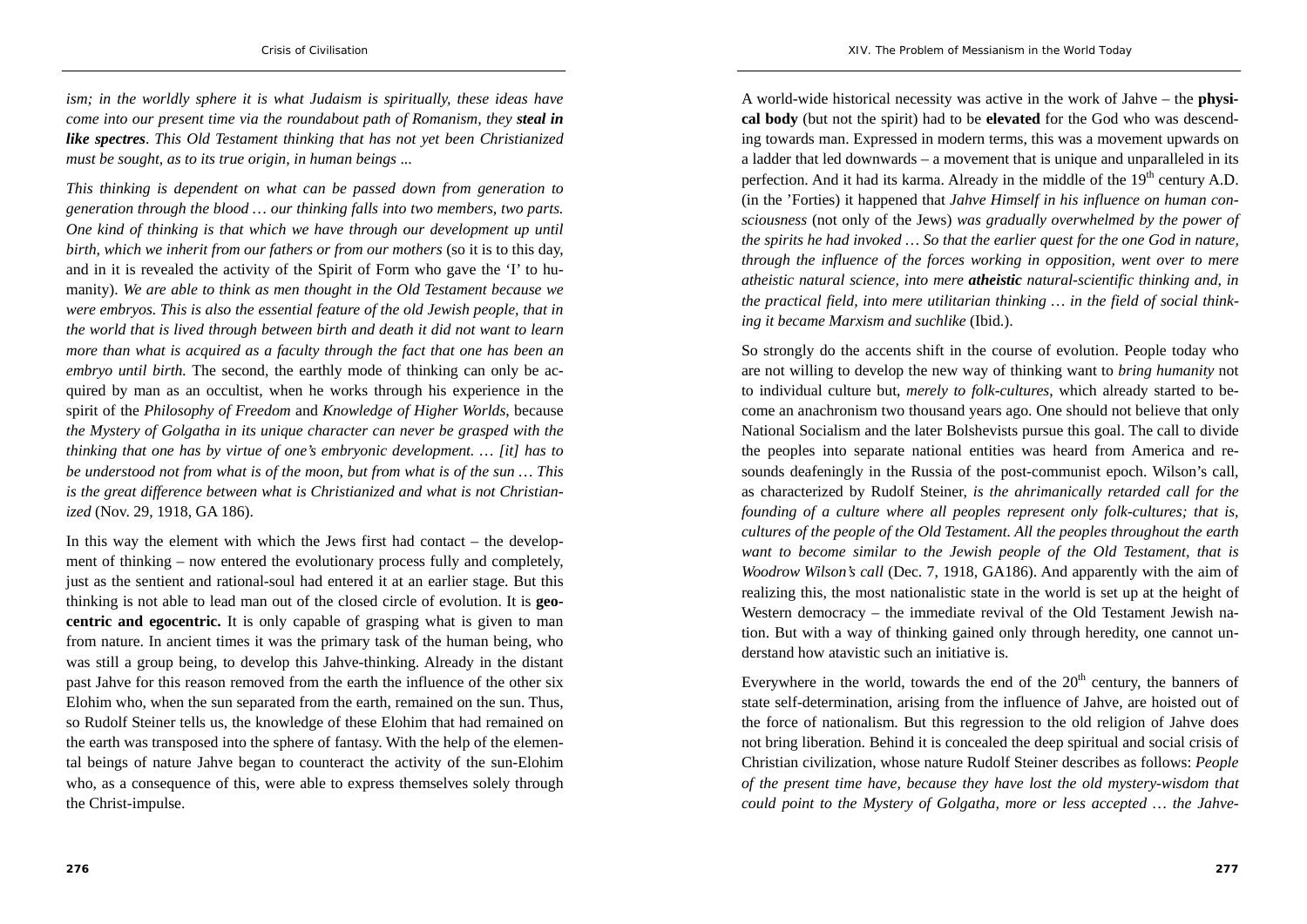*religion under the leadership of the liberal-worldly 'Chief-Rabbi' Wilson!* (July 11, 1920, GA 198).

At the same time, Rudolf Steiner emphasizes, it is important to point out *that for the last time mighty, far-reaching attempts of the Jahve-impulse will take place in what is understood as the international socialism of the proletariat. It is basically the final death-struggle of the Jahve-impulse. We stand before the peculiar fact that every nation will become a Jahve-nation, and every nation will at the same time claim the right to spread its Jahve-cult, its socialism over the entire earth* (Dec. 7, 1918, GA 186). We would observe that it was for this reason that, for example, Russia's border with Poland was no less secured than that with Turkey or China. Despite all the assurances of the brotherly unity of the nations in the socialistic camp, each nevertheless sat in its cubicle. And later came the quarrels over the various 'models' of socialism. And if under different circumstances a process of liberation takes place, as propaganda says, the end result, as in the Balkans, is invariably the same again: peoples are barred up in national cages like individual species of animals.

In the sphere of spiritual life – Rudolf Steiner says –, *rabbinical theology* (not



of Judaism, of course; the nature of European science is meant, as well as of theology) … *will always reinterpret through the intellect what is spread throughout the sense world as forces of heredity, and for which one should train oneself through spirit-perception, so that one may already in the inherited traits discover the spirit in the sense world* (Oct. 6, 1918, GA 184). **Here lie the origins of racial theories.** 

Finally it happens, says Rudolf Steiner in another lecture-cycle, when *you go into those societies, into the Masonic Odd Fellows-Societies for instance, that do not have the new spiritual-scientific knowledge but their old knowledge … [that you] find above all … the Jewish element in them, the so-called Cabbala and so on* (May 8, 1924, GA 353).

In this way the crisis of the entire civilization of today is determined by a universally active syndrome that may be called the Jahve-syndrome. But this arose because, since the time of the creation of the world on Old Saturn, an impulse of movement was given to evolution from above to below – from spirit to matter. In the course of this linear or, rather, half-circle movement (see figure) humanity was simultaneously endowed with the impulse of the 'I' together with the threefold body. This 'I' was brought to man partly from above through revelation, but primarily through a process of interweaving into the immanent structural law of the evolution of species. The biogenetic law had a partial effect also on soul-development. This law is a unified chain of metamorphoses moving forward in time: life processes – sense perceptions – sensation – sympathies and antipathies – judgments.

This entire path of evolution leads man to acquisition of the lower 'I' that can only unfold within the **material** world and can only work in the forces of **heredity**, because its genesis is rooted in the **organic**. With the coming of Christ, **transcendental** laws of development were bestowed on 'I'-consciousness, and with it the impulse to ascent, to the spiritualization not only of civilization, but of the universe. Whatever is not willing to take up these forces will move further downwards, into the sub-material, and will fall out of the normal course of evolution. The three future aeons will have a kind of mirror-image or double in the ahrimanic-luciferic sub-natural world.

But we cannot say that nothing good was done by Jahve when be brought the impulse of the 'I' into the forces of heredity. In post-Atlantean times human culture arose as bridge between blood relationships and the highest spiritual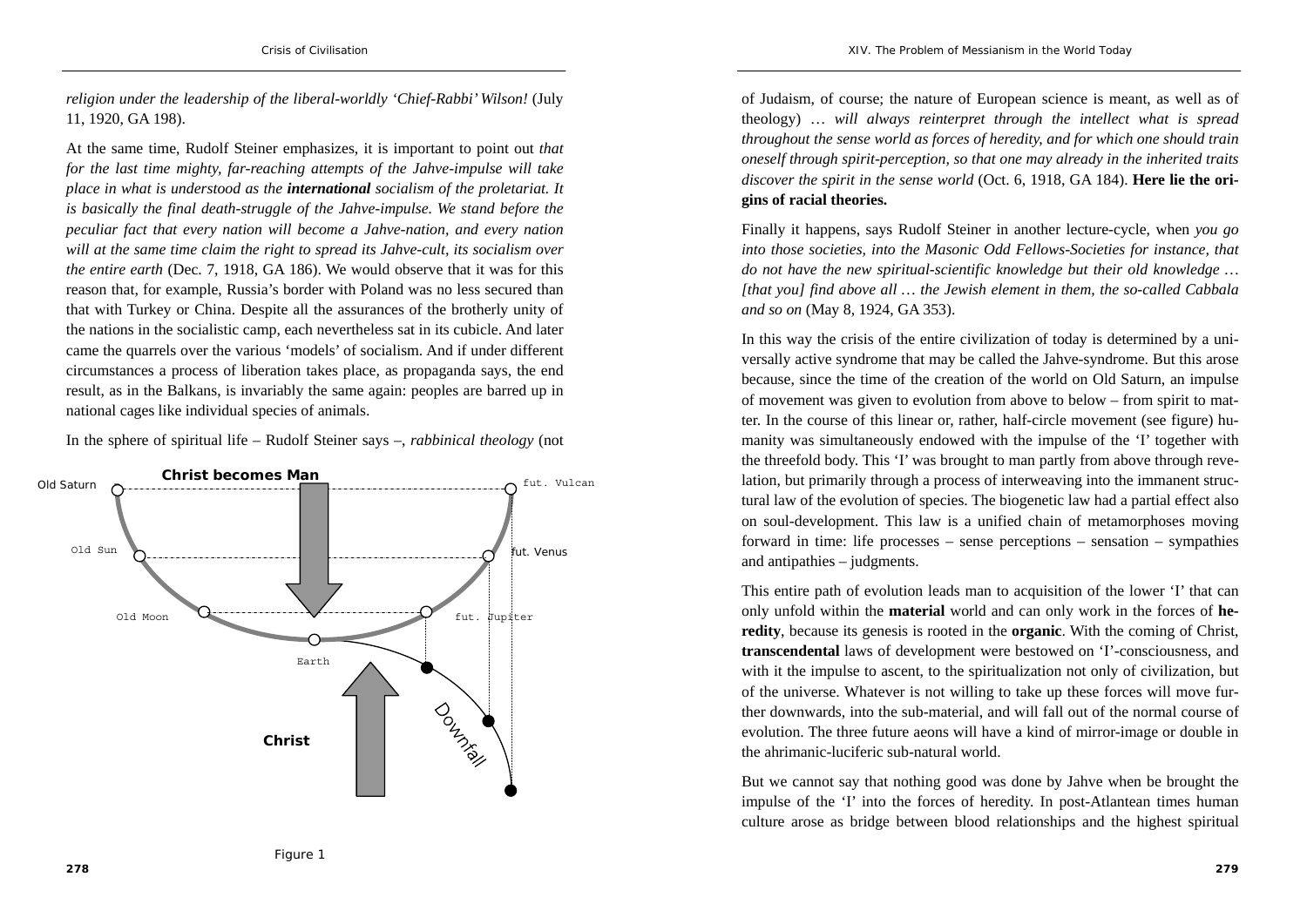element. This enabled the developing threefold soul to free itself increasingly from the tribal. It had then to go through the epoch of materialism, which resulted in the final 'completion' of 'I'-consciousness within the world of sense experience. But two thousand years earlier the mighty force of ascent, of upward striving, had already entered the forces of earth development.

Thus we can imagine the principle of earthly development as a cross. Along the horizontal axis moves what is known as the evolution of species, not in the over-simplified Darwinist sense, but in the way it is described by Rudolf Steiner in *Occult Science, An Outline*. The hierarchy of descending and ascending sevenfold metamorphoses is active here. Each of its cycles has the form of a chalice, as depicted in the diagram. On one level of evolution there arises the 'chalice' of the seven root-races. The Spirits of Form, the Elohim, guide each of the seven members of this cycle of metamorphosis. Jahve who, as an exception, became the leader of the Jewish people, caused the mood to arise in this people that it was not a nation, but a race.

Jahve rules in the combined development of all seven cultural epochs that together form the fifth post-Atlantean root-race, but as a result of his acceptance, as a folk-spirit, of the role of an Archangel, his negative **karma** formed – *Ahasuerus.* The overcoming, the transformation of Ahasuerus frees Jahve from karma, which a Spirit of Form may not have.

But Ahriman, the spirit of matter, made Ahasuerus his instrument, and approaches his incarnation conscious of the cosmic legitimacy of his activity. In his opinion the coming of Christ – viewed cosmically – was an infringement of all laws, and the basis for this point of view can be seen to lie in the fact that the hierarchies **allowed the existence of Ahriman only in the horizontal plane of world evolution**. That is why he acknowledges only this evolution, by which he understands the force of descent, the densification of the spirit which, after having passed through a certain zero-point (the point of the material), has to go over into the sub-material, into sub-nature. In order **to bring about such a transition, Ahriman must strive to incarnate in the physical world.**

Through the deed of Christ becoming man, which took place on the basis of the law of 'vertical' evolution (the evolution of the free spirit, but not of species), the evolution of species acquires the force of ascent, of spiritualization. For Ahriman this means that 'chaos' is brought into the logically-constructed chain of the evolution of species. To him free-will is an absurdity. Even the angels,

Ahriman seems to want to say, do not have free will – and now it is to be given to man, of all beings! Only through the stream of heredity shall man attain the 'I', whose highest point is abstract thinking. To Ahriman the absolutely free 'I' of man seems unnatural, an affront against all the laws of nature.

Ahriman is obedient to God the Father because the Father entrusted him with the role of consolidator of matter, but he is an opponent of God the Son and is unable to understand that *the Father sent the Son into the world.* Ahriman experiences the Christ after the Mystery of Golgatha as a kind of 'thorn' in the body of the earth, as a being who violates the laws of the existence of matter, who frees the human being from the destiny allotted to him by Ahriman, of sinking down into the sub-physical, into the so-called eighth sphere.

Ahriman believes that the Father entrusted the world to him and not to Christ. He errs, but he errs cosmically. In the 'chalice' of evolution on the level of the life-condition (the rounds, the kingdoms), the previous three, and the half of the fourth round in which the world is today, are so to speak a guarantee that he is right. They are at the same time the justification for his claim to send the remaining three and a half rounds into the anti-world and eliminate the vertical component of evolution. In the struggle for his goals of development, now immediately connected to his incarnation, he sets great store by Ahasuerus. **Therefore Ahasuerus must be taken from him**. The most important part to be played in the fulfilment of this task of development falls to the Jews. Thus anyone who rejects them on account of national traits drives them directly into the arms of Ahriman-Ahasuerus; Zionism does the same. Under this aspect and for this reason the question of the Jewish people has become a question for all mankind, indeed the entire world.

The world today is going through a crisis because all old impulses of development are exhausted, they have come to an end. The human being is drawn out of evolution under their influence, and because the power of transformation given by Christ lives within him at the same time, he experiences an inner conflict of soul-forces, as in Goethe's *Faust*:

> *Two souls, alas, reside within my breast, And each would fain be parted from the other …*

In the course of the last 150 to 200 years this separation has taken on a deeply tragic character that is also made use of by the dark occult-political forces.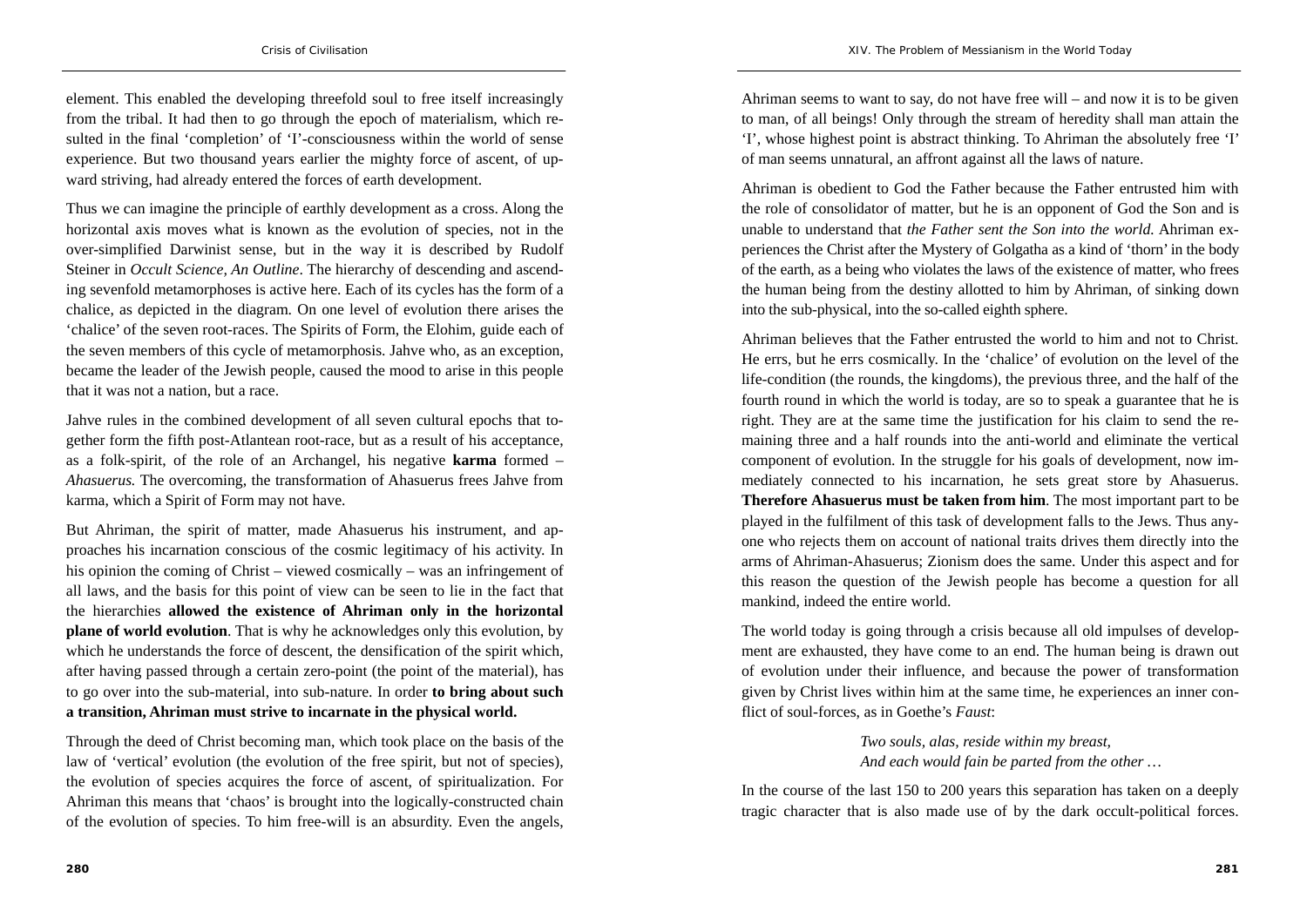They promise restoration of the lost unity by offering simplified schemes for an understanding of the world – the ideologies. **They all lead away from evolution**.

Catholicism, National Bolshevism, Britannicism, Socialism-Bolshevism, materialism, secret societies – they represent that gigantic association of atavistic forces, where the ghosts of the Old Testament hold sway. And only in a true affirmation of the Christ, to which Anthroposophy leads, are contained the new forces of development that are able to overcome the crisis. For this reason, all working with Anthroposophy is a matter of great responsibility. It may not be 'pursued' superficially, according to whim, or in a mood of self-complacency or false egotistical positivity, at a time when the world is standing at the threshold of most important decisions, on whose outcome the continuation or the downfall of man and earth depends.

Expressed in modern language one might formulate it as follows: in a certain sense an earthly-cosmic 'referendum' is taking place. Three forces are involved. One comes from the heights – it is the force of Christ. It explains to people how things stand, and leaves them free to decide. The other two forces are opposed to a normal development. They are the forces of Lucifer and Ahriman. They use lies, intimidation and compulsion. A decision must be take by individuals as well as by entire nations. We are here concerned with what the opposing forces do to the nations; and also with the battle to save the human individual and mankind as a whole through the dissemination of spiritual knowledge. The Jews have a central place in this chapter. Their risk is here no less than that of the Anglo-Saxons, Germans, Russians, Italians etc. But in the destiny of each nation there is also something **specific** and this needs to be understood, because otherwise it is very difficult **to understand what is specific in the idea of redemption.** 

### **Jahve, Ahasuerus, Christ**

We have already spoken of the fact that Jahve ceased to be the spiritual guide of the Jewish nation after the Mystery of Golgatha. The nation forfeited its higher 'I' and, as in the case of an individual human being, who cannot live without his 'I', it ought to have dissolved, dispersed. This was also the peculiarity of the ancient Jewish people. Other nations, after fulfilling their cultural mission, do not lose their archangelic leader; he merely withdraws somewhat and takes on

luciferic qualities. But the spirit of the Jewish people was the Spirit of Form. The scale of the activity of such beings has a planetary character. Once, and only as an exception in the role of a folk-spirit, the Elohim Jahve required a mediator who would moderate, so to speak, the immense power of his spirit, that was directed to a nation. The Archangel *Michael* became such a mediator between Jahve and the Jewish people.

*What would have become of the Old Testament Jewish people –* Rudolf Steiner asks – *if, instead of approaching Jahve through Michael, it had wanted to approach Jahve directly? It would have resulted in an intolerant, national-egoistic people, a people that can only think of itself. For Jahve … [reveals himself] in the being of a nation* (not the individual-human). Only thanks to Michael was the Jewish nation *prevented from becoming so national-egoistic that not even the Christ Jesus could have come forth from the midst of this people* (Dec. 25, 1919, GA 195).

So complicated is the weaving of the 'pattern' of evolution. And it would indeed be strange to expect it to be otherwise, if only we observe the development of an individual human being. Michael was the 'countenance of Jahve'. After the Mystery of Golgatha he became the 'countenance of the Lord', the 'countenance of Christ'. And the peoples who formed no connection to the development of the new Michaelic thinking are a prey to national egoism, from which the Jews of antiquity were protected. Their separation from the other peoples did not take place out of nationalistic feelings. It arose from the necessity to maintain the purity of the line of heredity, as a body was prepared for the God. We always need to bear in mind that this nation was rooted in the earthly in a special way. At that time (but not today) the Jews truly constituted another race, even within the Semitic peoples. In the period after the Mystery of Golgatha the Jews also forfeited the mediating help of the Archangel Michael. Only the after-effects of the Jahve-impulse remained: the tendency to continue striving towards the earthly, although this striving no longer has any sense; on the contrary, actually becomes dangerous! But as it insisted, the nation received leadership, and Ahasuerus became its leader, a human being who desired to be God.

The appearance of this exceptional phenomenon was due to the one-sided working of the law that had fallen into decadence. Let us recall how the Apostle Paul said that by virtue of a law he considered himself a **perfect** and, by impli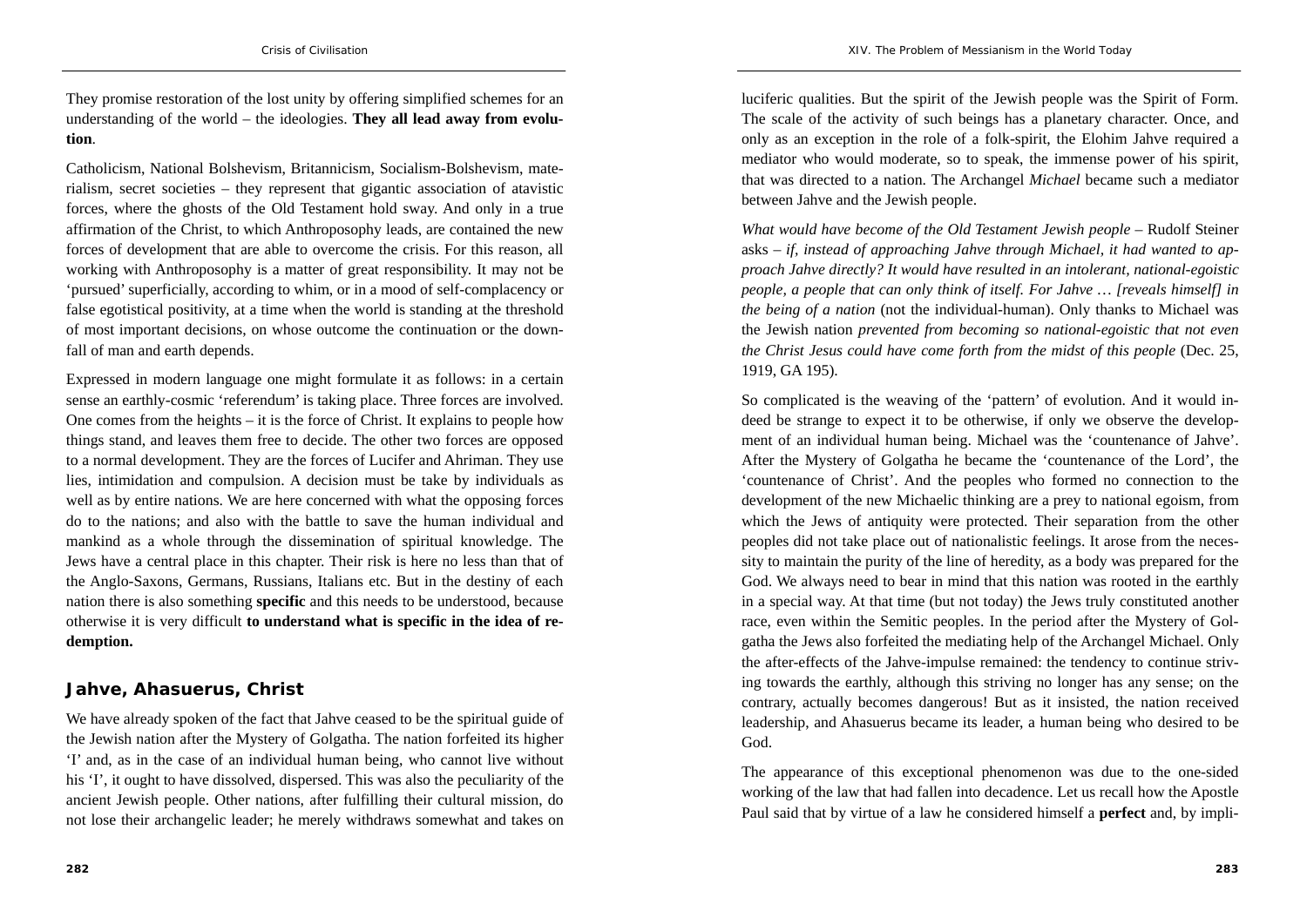cation, a divine (?!) being. Thus even the most legitimate impulse turns into its opposite when the task of development requires something new. Paul escaped the tragedy because he understood that his former perfection was as nothing before the countenance of Christ, since it had no forces within it that could transform and resurrect the body. But another ancient Jewish initiate, *Ahasuerus*, did not avoid this error.

*Just as Christian tradition –* Rudolf Steiner tells us – *points to Christ Jesus, the God who lawfully became man, so, in connection with Christ Jesus one can also speak of Ahasuerus, the man who has unlawfully become God, and who has laid aside the mortality of human nature* (in the astral) *… It exists, this Ahasuerus-figure … the eternal Jew … The human being will perhaps not always recognize him; he may take him for something else. But it is just as possible that the eternal Jew appears to a person, as it is possible (in another case) for the Christ to light up for someone when he looks into his own inner being*  (Mar. 24, 1922, GA 211). Ahasuerus wanders constantly over the earth in astral form. He appears as an astral spectre. This *human being who becomes God, but a truncated God who loses the possibility of dying … the God who remains on the physical plane … develops the characteristics that may really only be developed in the land of dreams.* 

*It is something tremendous, something spirit-filled that is placed before our souls. That to the God is added the man who has become God … who within earthly development also receives the principle that the Godhead is not to descend to the physical plane: Judaism, the Old Testament world-conception* (in the Christian era).

*We encounter a mystery here. Whoever has insight into these things knows that Ahasuerus is a real being … Ahasuerus exists, and Ahasuerus is the protector of Judaism after the Mystery of Golgatha … Ahasuerus, who goes through world-development as a being, but as a spirit-being, and who continuously hinders man from returning through the Christ – the way that is appropriate to his development – to the spiritual world he left behind when he lost the atavistic clairvoyance* (Mar. 21, 1922, GA 211).

In the following lecture Rudolf Steiner draws the following conclusion: *Thus we have the polar opposite to Christ Jesus in Ahasuerus.* Ahasuerus *wanders around over the earth … wanders from nation to nation … sees to it for example that the Hebrew faith does not die out* (Mar. 24, 1922, GA 211).

If we look at these things without superficiality, if we do not misuse or make a sensation out of them but think of them in the light of spiritual science, we cannot take them in without an inner concern. Inevitably the question arises: What are we to do with this knowledge? Rudolf Steiner gives an answer, but under present conditions it should rather not be brought into the public arena. All hell will break loose, we will be accused of every mortal sin, because our entirely Jahveized civilization (in its essence, not through a supposed world-wide conspiracy of the Jews) seeks to play the 'card' of Ahasuerus in a very big way. It is particularly regrettable that passionate 'players' of this kind also exist in anthroposophical circles.

During a lecture Rudolf Steiner was asked about the mission of the Jews in the world today. He replied that, as soon as one only starts to speak on this theme, one is accused of agitation. But if we want to be entirely objective, we must say that the Jews did extraordinarily much to prepare the ground for the Christian development. For the sake of this they had to confess to the one God Jahve. The one God could have no image; he could only be grasped in the inmost soul, through the understanding. *But it is also easy to see that, with this, human egoism was condensed to the highest degree; for the human being becomes a stranger to all that is outside him if he sees the spiritual only in his own person. And this indeed brought forth a certain folk-egoism in the Jews, it cannot be denied.* The Jews, especially those who came from Persia to Europe, played a very great part in the development of medicine. But medicine thereby became 'monotheistic'. *We no longer know how a particular remedy works, just as little as it was known in Judaism what the individual nature-spirits are like. In this way an abstract spirit, an abstract Jehovah-service entered medicine, that is actually still in medicine today … abstract Jehovah-medicine is actually suited to their whole thinking; it is attuned to them.* Of course all this arouses antipathy towards the Jews, as always happens when a person is different from others.

*But today*, Rudolf Steiner continues, *it is important to realize that this way of holding culture together and not letting it fall apart, as it has been practised for centuries by the Jews, will no longer be necessary in the future, but in the future this has to be replaced by a strong spiritual cognition … Then a single people will not need to work in the unconscious. That is why I found it a matter for concern from the beginning, that the Jews, when they were quite at a loss, founded the Zionist movement. To set up a Jewish state means to be reactionary in the most appalling way, in the most shameful way to return to a reac-*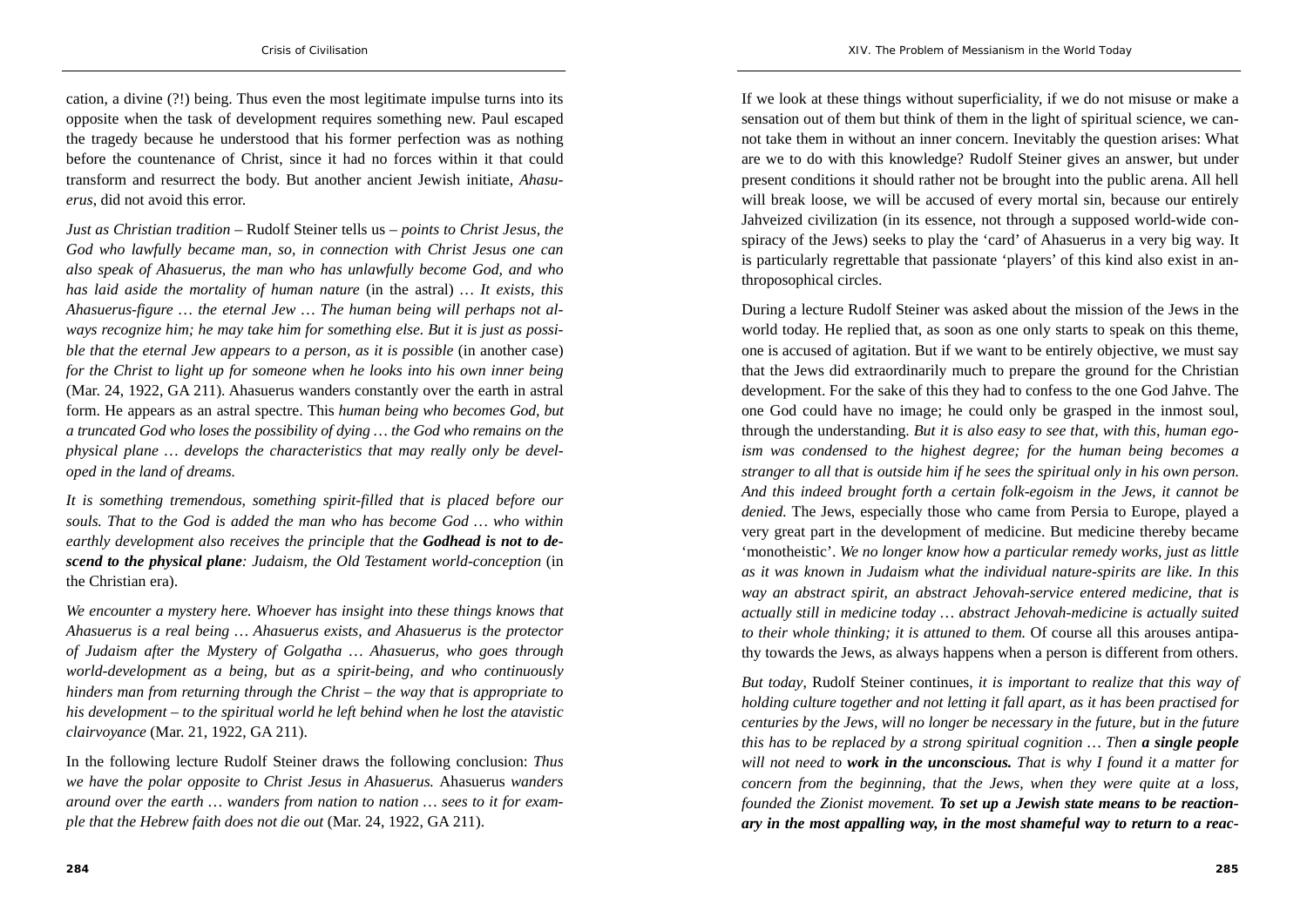*tionary attitude and in so doing one offends against everything that is necessary in this realm today* (May 8, 1924, GA 353).

In conversation with a Zionist Rudolf Steiner asked: *Are you not again separating out a part from humanity as a whole?* And in the lecture quoted above he explains further: Let an answer be given to the assertion that **everything** has to develop, not out of the universal-human, but out of the **national.** It was the wish to separate that led to the world war. *Thus the greatest tragedy of the*  $20<sup>th</sup>$ *century has arisen out of what the Jews also want. We can say: Since everything that the Jews have done could now be done in a conscious way by all people*, <sup>4</sup> *for example, the Jews could actually do nothing better than to be assimilated with the rest of humanity, to mix with the rest of humanity, so that Judaism as a people would cease to exist. That is what would be the ideal.* But it is opposed on the one hand by the habits of the Jews, and on the other hand by the antipathies of others. Both must be overcome.

*This fate of exile came about for the Jews through their own character; they are resilient and maintained themselves in foreign lands. This is why it was noticed so strongly in later times.* The Jews themselves contributed much to the fact that they were seen as different from others. Today these things are not to be viewed nationally, but from the aspect of the universal-human (Ibid.).

Thus *the Jahve-*element is today an integral part of the nationalism of all peoples, including those who, unlike the Jews, should not as yet be assimilated. European thinking as such has in many respects preserved its Old Testament character. The overcoming of all this is furthered by culture and by the true Christianizing of life. The folk-spirits, the archangels, the spirits of language have a moderating influence on the materialistic and abstract spirit of the epoch. The Archangel Michael – the countenance of the Lord – leads the human beings who can take their development into their own hands, beyond the national, beyond the folk-element, to the level of the universal-human.

This level has absolutely nothing in common with Internationalism in the socialist sense. But it has become fashionable today – also with many who are active as 'teachers' among anthroposophists – to 'preach' this 'homelessness',

this supra-national ideal in a purely Marxist sense. But the wish simply to break with the national on an ideological basis is just as dangerous as when everything is done only out of the national. Our task is simply to **grow beyond** it. In the Gospel Christ calls *Nathanael* the 'true Israelite' and it means the level of **initiation** where the pupil experiences what is common to the whole people, as something deeply personal. Only **afterwards** can the pupil raise himself to the level of identification with the universal-human. **On the general exoteric cultural path we can rise to the universal-human only when the consciousness-soul is realized in us in the spirit of Michael, i. e. through the Christianizing of the soul, through laying aside our own ego in favour of the 'I' of the Christ.** The Marxist as well as the new Pan-American Internationalism are based on the sentient- and (partly) the rational soul (materialism), and obstruct all paths to the consciousness-soul.

A human being who, in his development, has never seen the finest products of his national culture, who has not learned to experience deeply the aesthetics, poetic fantasy, mode of thinking and inner nuances of his own culture, which is inspired not only by the nation's Archangel but also by the Spirit of the Time, will not learn how to appreciate all this in other cultures. He has no basis for comparison. But there exists also a one-sided national-egoistic experience of culture; this is the other extreme. **Humanity has not yet grown culturally beyond the stage of national being, but it has outgrown the stage of the uniformity springing from blood relationships.** One should not confuse these things! **Brotherhood in spirit must triumph over blood brotherhood.** That is the Michaelic impulse. In cultural life human beings have to bring the rich variety of nationally-coloured cultures into the spiritual possession of all humanity. Otherwise the nations will be rejected by their leading archangels and, instead of Christ, will be subject to the **ahrimanic spirit of the epoch**.

Owing to their unique, specific folk-destiny the Jews no longer have a leading archangel. If they wish to free themselves from the rulership of Ahasuerus, they must realize themselves in the impulses of those national cultures to which their incarnation has led them. Individual personalities like Spinoza and Lessing then appear; in Russia there were the artist Levitan, the composer Anton Rubinstein and others. When this does not take place, the working continues of the abstract-universalistic impulse that is acquired solely through the forces of heredity and makes of the Jews the 'element of decomposition' in modern civilization. It is no coincidence, says Rudolf Steiner, that *the men who by their sharp,* 

In the former Soviet Union there are several dozen national groups who want to build their own 'Israels'. And the same problems of the 'Palestinian' refugees arise, of confrontation etc.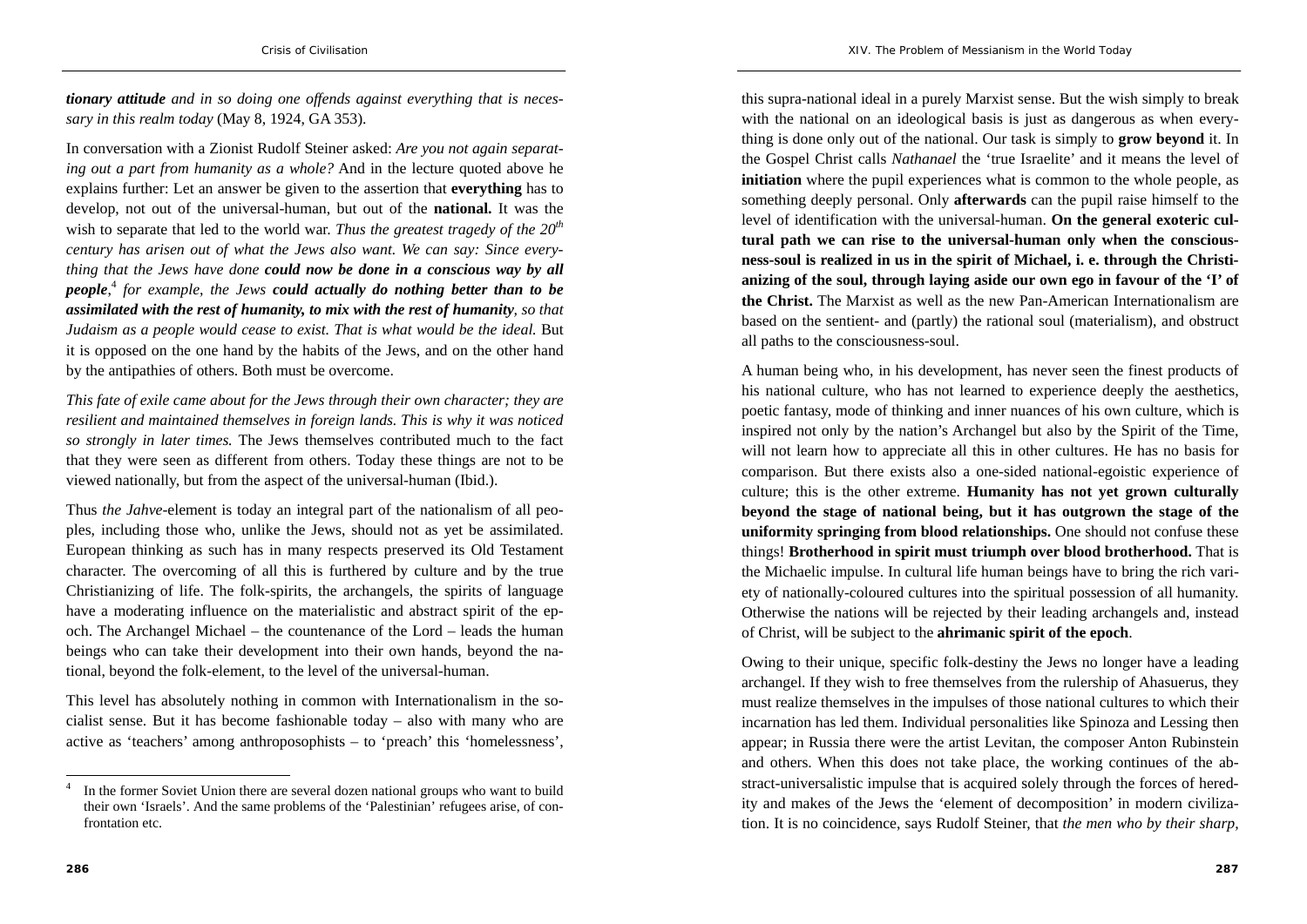*clear, but altogether materialistic thinking had the greatest influence in recent times on the European masses, Marx and Lassalle, were Jews* (GA 262, p. 62).

There can be no differences of opinion in the question of anti-Semitism, just as little as in the question of Russophobia or Germanophobia etc. But the fanatical insistence that everything said or done by Jews is always right, that other peoples are always to blame for their misfortune, can also lead to no good. Such assertions merely carry the illness deeper into civilization and worsen the crisis all the more. The people who base their lives on the knowledge given by spiritual science must come to understand that **the striving of the Jews to become a nation, or even a race, leads them unavoidably to the ruling influence of Ahasuerus.** This is an occult fact that provides the basis for a fruitful conversation; from those who accept it we may expect judgments that accord with sense-supersensible reality. We must understand that the Jews will not be able to escape this danger without the support of other nations. But compassionate sighs with regard to their national separation are not productive of good. Complete national tolerance must be guaranteed for those Jews who wish to assimilate with the nations in whose midst they were born and grew up, not to mention those who have long acted in this way. In Russia, for example, before the 'Agiotage'5 concerning emigration to Israel was set afoot, these were as many as 80%, maybe more.

This is one side of the problem. The other is the sting of Ahasuerus within the Jews themselves. Only they can overcome it. Ludwig Thieben writes: *The tragic riddle of the Jewish people lies in the fact that the glory of the anticipation of Christianity became its shadow. This shadow took on the nature of a being, in Ahasuerus, the nurturer of post-Christian Judaism. To transform him from his sombre, stooping form into a being of light who joyfully serves the Christ is the mission of present and future Judaism.*<sup>6</sup>

Thieben, himself a Jew and a European, was conscious of the fact that the destiny of Ahasuerus is a threat to the destiny of European humanity as a whole. But on the other hand *the false immortality of these nations … [is] the answer*  *of the cosmos to the denial of the resurrection.*7 In his uncompromising study Thieben provides the question with a consistently esoteric foundation and even rejects the Judaeophilia of Count Kalergi, which – we would add – had a purely political background. Thieben recognizes very precisely the lie of Zionism, which tries to work out of the principles of 'blood and soil' and would turn *merchants and agents, journalists, lawyers and doctors … into farmers again.*<sup>8</sup>

*Zionism and the idea of a mission* – Thieben concludes – *are spiritually irreconcilable.* The mission of the Jews consists in tearing asunder the chains of Ahasuerus, in order *to be able to follow the universal-human path to the central Being of our world*, i.e. to Christ.<sup>9</sup>

It is by no means only a question of religious persuasion whether or not we should follow the Christ. The question of personal salvation, which came into the world with Christ, is connected with the ordering of our own karma, and of another karma that works within the progressive stream of incarnations. However, a progression is possible only if in each new incarnation the individual human spirit is active in a different nation or race. Thus a one-sided striving towards a particular nation should be avoided during life on earth. We should develop a concrete interest in, and sympathy for, other nations and races, and indeed for mankind as a whole, so that Christ can become the 'Lord of our karma'. For if a human being, as Rudolf Steiner says, *rejects such a leader of mankind, [he] will appear again* (on the earth) *in the same form. And if the same way of thinking* (fixation in the national, earthly, this-worldly, in the 'one-only existence' on earth) *lives in him again, then he will in the next incarnation again reject the leaders of mankind, and he will appear again and again in the same form … because* (in this case) *he has only been able to create that one form. This, on a deeper level, is the idea of Ahasuerus, who must always appear in the same form because he rejected the hand of the greatest leader, the Christ.* 

*Thus the human being has the possibility either to fuse together with the nature of one incarnation, to reject the leader of mankind, or to go through a transformation to ever higher perfection. Races would not grow decadent or pass away if there were not souls that cannot advance further … But for those who* 

<sup>5</sup> A very popular expression used figuratively in Russian-speaking parts: The business of speculation – normally through exploitation of exchange-rate fluctuations – applied to social life.

<sup>6</sup> Ludwig Thieben, *The Riddle of Judaism*, Basle, 1991, p. 219.

<sup>7</sup> Ibid., p. 189.

<sup>8</sup> Ibid., p. 216.

<sup>9</sup> Ibid., p. 194, 203.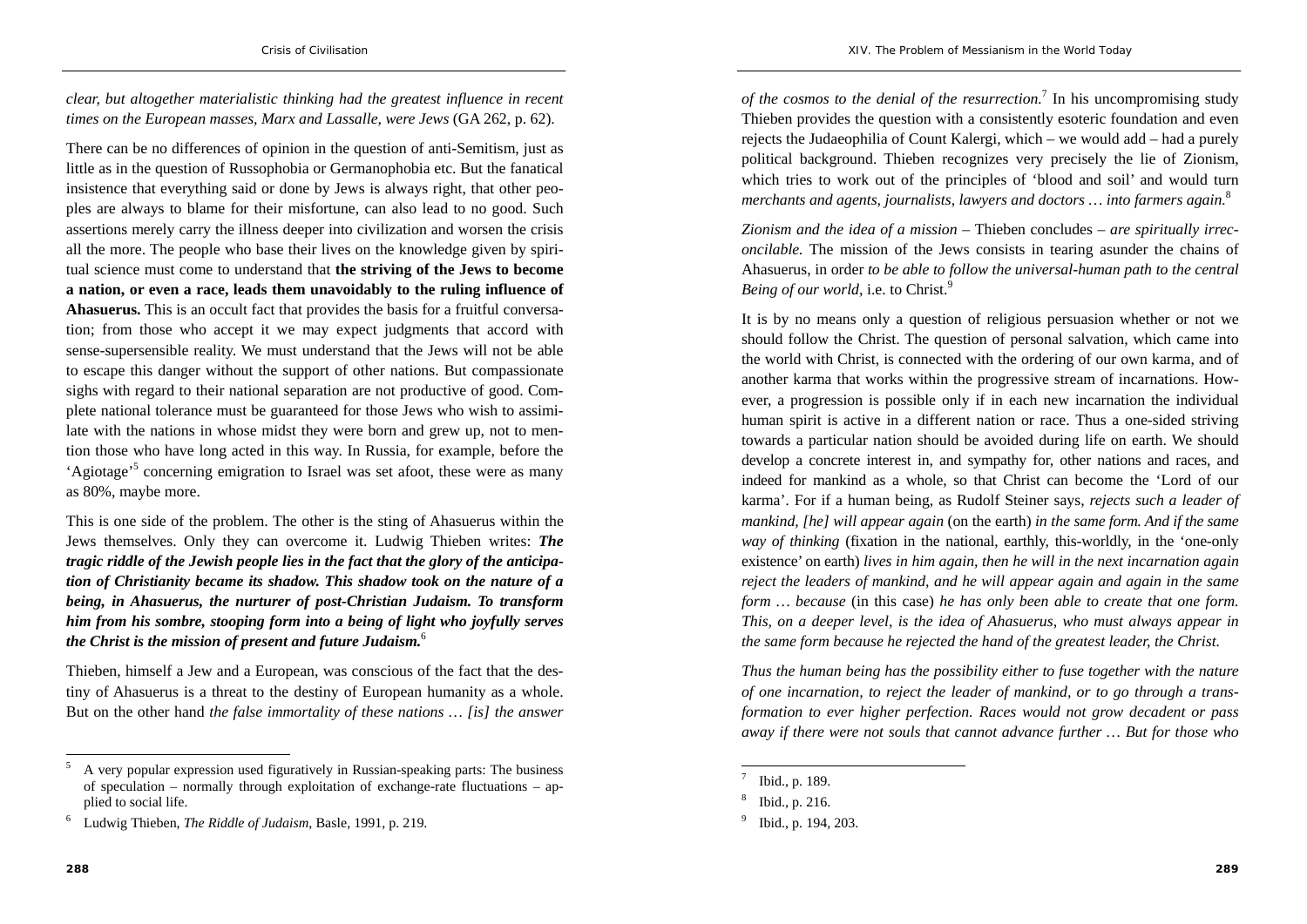*want to remain behind, who want to merge with the race, the possibility exists that 'with their own gravity' they descend and dissolve in the material world. There are sixteen ways of merging with the race. They are called the 'sixteen paths to ruin'* (May 16, 1908, GA 102).

Of the sixteen paths Jewish racism is the most dangerous. The deep compassion brought to it by the whole of 'progressive' humanity which supports Zionism, can evoke nothing but shock for, through expressions of sympathy, the peoples of the world are digging the grave of cosmic death for their human brothers. Premonitions of such approaching catastrophe moved Ludwig Thieben to write his book. Many anthroposophists have brought him understanding and sympathy. We cannot move forward to freedom armed with 365 prohibitions and 248 commandments of *Maimonides*, a reviewer observes. But in the anthroposophical press we frequently hear the old song of *Herzl's Zionism as a reaction to German hyper-nationalism,* which has by now become a refrain (The words are written by the new Publisher of Thieben's book in his epilogue). It would thus appear that Zionism arose through the fault of the Germans – not the National Socialists, but the entire nation, as Herzl started his work already before the First World War.<sup>10</sup> Not even the Zionists themselves make such a claim. For the new Publisher it is as though Thieben's book had never been written. The Ahasuerus syndrome shows itself with such startling clarity, when people continue to deny, even when they say 'Yes' to certain things. This means that the syndrome can be eradicated only under the conditions of unprejudiced selfknowledge. **But this problem does not in any way concern the Jews who are not affected by such a syndrome**. This distinction, too, is important.

The self-knowledge of the Jews is greatly disturbed by the world forces of which we have already spoken. But it would be absurd to speak of their Judaeophilia, because these forces do not love any nation. Love is not at all their prerogative. Dominant in the Anglo-Saxon world, they oppress the Englishspeaking peoples just as in the Latin world they oppress the Romanic peoples; in Eastern Europe they persecute the peoples of Russia etc. For these forces it is helpful if one speaks in the world of the striving of the *Learned Elders of Zion*, rather than of Pan-Americanism, for global domination. For others this concept is also a welcome means to gather unconditional supporters. Generally speaking, the world-wide official voice of the media – including (as a rule) the anthroposophical press – which is dedicated to the struggle against anti-Semitism, serves **only to aggravate** it. The opposing side openly propagates anti-Semitism.

#### **The assertion that the Germans, and now the Russians too, are to blame is just as absurd as its opposite – viz. that the Jews are to blame for everything.**

We would like to illustrate this battle against anti-Semitism by means of an example. The Swiss Institute for Eastern Studies published in 1963 a brochure with the title *Anti-Semitism in the USSR.* It reports a conversation with a Jewish Moscow student, who is alleged to have said: … *the Russian nation, which is chosen to rule, and the Jewish nation, which is chosen to be hated.*11 As a citizen of the USSR we can say in all conscience that whoever would have declared in the 'Sixties or would in Russia declare now, that the Russian nation is *chosen to rule,* is in serious danger of being considered insane. The author of the brochure also gives statistics indicating that 61% of those condemned to death in 1961 for economic crimes, in particular for theft in especially serious cases, were Jews. The author, when presenting this as proof of anti-Semitism in the USSR, was counting on the complete ignorance of the Swiss reader. If something like this were reported to Jews in Russia, they would merely tap their finger against their forehead.<sup>12</sup> This does not mean that anti-Semitism does

<sup>10</sup> In No. 1-1992 of *Info3* an author writes the following: *Because of Hitler's diabolical 'Final Solution', the 'Solution' of Theodor Herzl cannot be questioned. The 'People of Humanity' must become a 'Nation' again.* From a purely materialistic point of view this argument sounds entirely convincing. But not so when we work with spiritual science, which provides us with knowledge of the spiritual configuration of folk communities. The ease with which some people who speak in the name of Anthroposophy treat spiritual beings is quite alarming. In the one case they state clearly that a folk-spirit, an Archangel, distances itself from its people, and in another case they impose upon the folk-spirit their earthly will, for the founding of the State of Israel was only possible with Stalin's approval, and only after this was given did an archangel in the spiritual world support it. But such a thing could never happen, for reasons that have been discussed in this chapter.

<sup>11</sup> Hans J. Pommer, *Anti-Semitism in the USSR,* Berne, 1963, p. 1.

 $12$  We will present a concrete case as an example in particular for Western readers. At a Jewish concert in the autumn of 1993, broadcast by the central TV-station in Moscow, the master of ceremonies asked the audience: *Why are we (*the Jews) *in the minority in all countries, but the majority in all institutions? In medicine – the majority, in music – the majority?*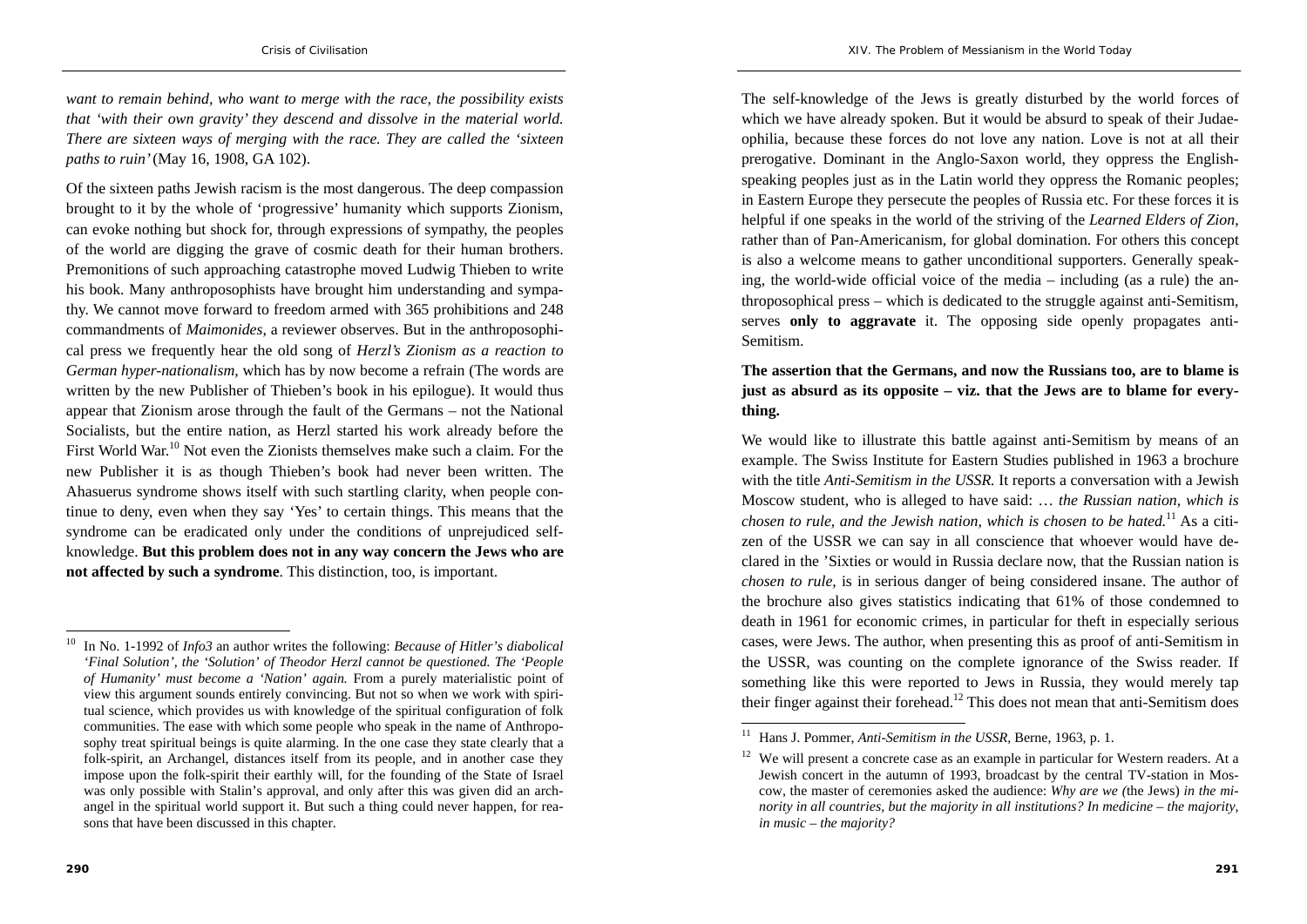not exist in Russia. It does, just as it exists in all other countries of the globe. But we can only overcome it if its causes are analyzed **from all sides**.

Indeed the most varied kinds of anti-Semitism exist. *Kol Israel* ('The Voice of Israel') broadcasts regular reports on, not only German, but also English and American anti-Semitism etc. Does this mean that all the nations are bad? If we consider everything that has been discussed here, then we must reply in the negative. It is customary in the world to blame entire nations for what only a few have done. That is how the Jews are treated as well. So let us take courage and examine this question in more detail. For in following this path it will be possible for us to cut through the 'Gordian knot' of racism and chauvinism.

# **The Internationalists of Chauvinism**

'Would it not perhaps be a good idea to allow an exception for at least one form of racism?' – someone may ask. We will not argue about this, but rather let the facts speak for themselves. They should be able to provide an answer to the question.

Salcia Landmann, the Swiss 'internationally recognized Judaist', as the press puts it, writes in her book *The Jews as a Race: The Spanish Jews were successful in convincing the Moslems that an expedition into bountiful Andalusia was worthwhile. A large army of Arabs, Berbers and Jews went to Europe.* The army defeated the West Goths, and then the Arabs and Jews settled on the Pyrenean peninsula. Soon a cultural symbiosis took place between them. The Jews did not assimilate with the local population as did their brothers in Germany, but it happened that *they formed a kind of aristocratic upper class* and they were *fervent Zionists.*13 Furthermore *they were the most devoted servants of their Sultan,* and the Spanish Christians were *treated badly* by them.<sup>14</sup>

A recognized Judaist writes this, not an anti-Semite. And she does so for the simple reason that she does not want to falsify the historical truth that is recorded in a multitude of documents. But how can we understand the following: The public apology made last year by the Spanish King for the expulsion of the Jews from Spain five hundred years ago – after the termination of Arab rule? Is this not perhaps a demonstration of power? A humiliation of the Spaniards? In this case it would be the duty of every Jew with healthy common sense to protest against the apology, which will sooner or later have unhappy consequences.

It is also incomprehensible to us why no-one looks to the fact that the 'children of Ahasuerus' (we use this term, in order not to generalize, and to make it clear that what we say is not applicable to all Jews) build their State on the atavistic principle of 'blood and soil', which is after all what the National Socialists attempted to do. Why are some allowed to do this, while it is forbidden to others in the most categorical way? Why is it not forbidden to everyone? Instead, one prefers to keep silent and to use various ideological tricks. How much more honest then is Salcia Landmann. She writes openly that Zionism shares *the views of racists of all shades* (!), since it proceeds from the principle of the chosenness of the Jewish people, who neither *can nor should be eliminated through however ardent a preparedness to be assimilated into the various nations of the world.*<sup>15</sup>

This clearly-formulated opinion allows for an equally clear formulation of the consequences to be drawn from it.

The linking together of such factors as chosenness and racism, unquestionably presupposes that the chosen are set over against those who are not chosen, that equality of the races is denied, and this can only lead to racial and national confrontation. Each side is in its own way right and wrong at the same time. Each one may proclaim its racial superiority; under the rules of the racial game one racist is not better and no worse than the other. What right do we have to condemn National Socialism? **S. Landmann does not condemn it either.** She objects only to the wish to solve racial problems by violent means. But this wish is simply naïve.

It is not **racial** chosenness that helps humanity forward, but the **spiritual and cultural mission of the peoples**. Occasionally **spiritual chosenness** comes about. One or the other people fulfils a cultural task in the interest of humanity as a whole. All must have an interest in the fulfilment of such tasks. For they find their realization in the form of the national culture, but in their content they go beyond this and pour out into the whole world. Goethe is a German poet and thinker. It is hard to imagine that the phenomenon Goethe could have arisen on

 $13$  We point this out especially to Thieben's new Publisher.

<sup>14</sup> Salcia Landmann, *The Jews as a Race*, Olten and Freiburg, 1981, p. 256-270.

<sup>15</sup> Ibid., p. 335.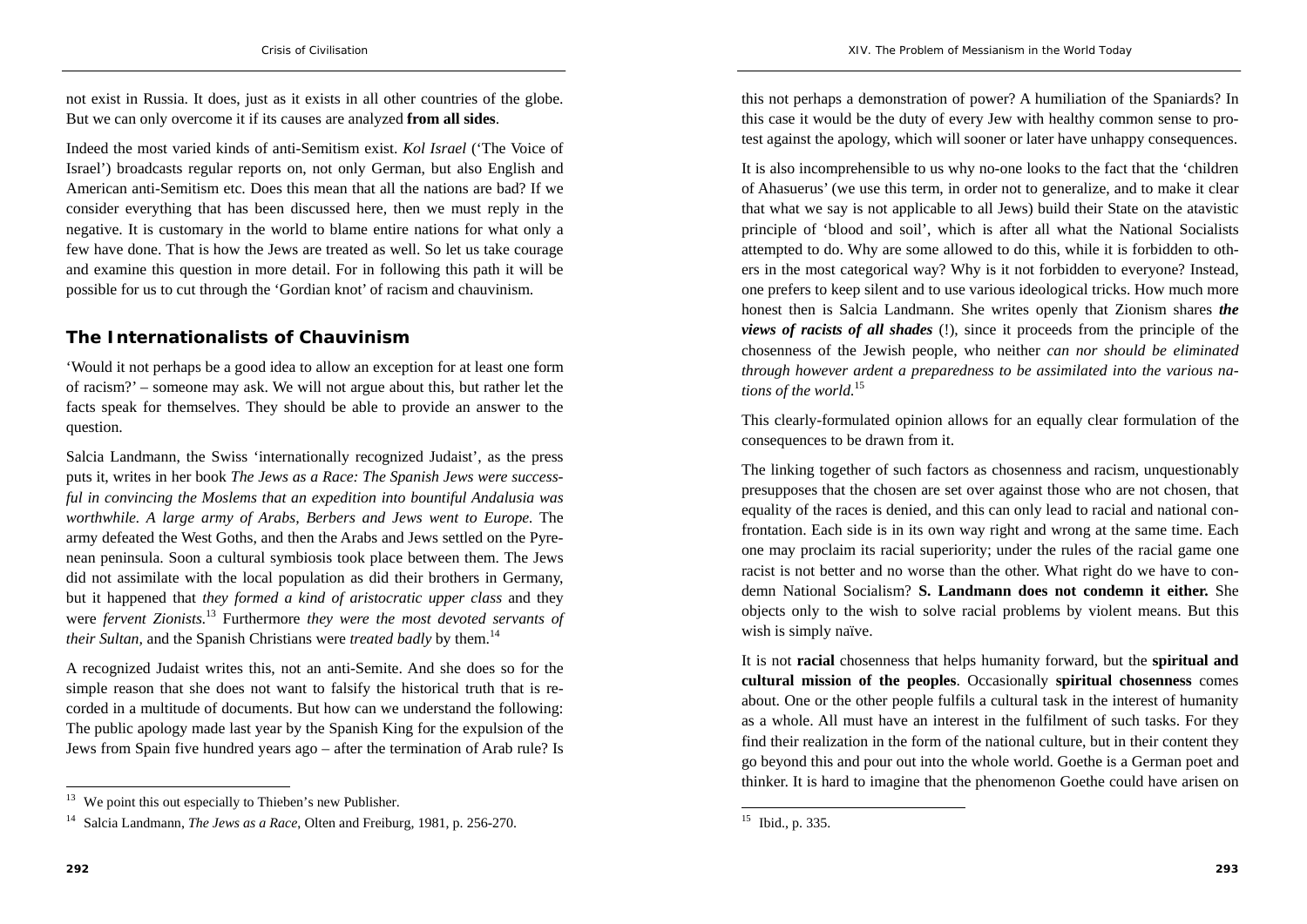English or French soil, but still more improbable is Goethe as a purely German phenomenon.

The absolute opposite to spiritual chosenness is racial or national chosenness – each of which has its roots in blood relationships. This basis is atavistic through and through. It corresponds to the half-animal stage in the development of humanity. Unavoidably there re-echoes in it the sound of the struggle of the species, which in connection with the intellect made and makes this struggle appear in a terrible light.

Zionist racism is no exception. The historical occurrence in Spain is a logical consequence of the racist attitude. In our century the old 'Spanish' experiment was repeated in Russia. It was of course conceived on a larger scale to begin with (as we have already mentioned) but in its realization it was the same. This can easily be proven by means of documents and eyewitness reports. We have already touched on this question, but an argument backed up by documentation is never superfluous. Therefore we present a further document. In 1919 a *White book* was published by the English government. In a chapter devoted to the events in Russia an account is given of a report of Udendeyck, the Dutch ambassador in Petersburg, to Balfour. In it he wrote (in 1918): *Bolshevism has been organized and realized by Jews who have no nationality, whose only aim is to destroy the existing order, to their own advantage.* At the end of the 1960's the famous Soviet poet of Armenian descent, Marietta Shaginian, wrote in the newspaper *Novi Mir* that Russia must be grateful to the Jews for the realization of the October Revolution (at the time it was still declared the greatest boon for humanity). The same article informs the Soviet public for the first time that Lenin is of Jewish descent on his mother's side.

After the October Revolution of 1917 a government was formed in Russia which consisted exclusively of 'children of Ahasuerus'. Today, since the activity of that government is widely verified and discussed, the bold initiative of Marietta Shaginian is judged to have been over-hasty. We are now told that the atrocities of the Bolshevik terror had their origin in the 'innate' characteristics of the Russian people (i.e. the question is dealt with in all variations on a racial basis) but that the composition of the government was purely coincidental.

But this is not of central importance. The more crucial question is how that government acted in Russia. It unleashed a terror never before known in the entire history of mankind, and it was **the first in history**16 to set up concentration camps. Alexander Solzhenitsyn writes in the *GULAG Archipelago* that the names of the worst criminals, of murderers, should be displayed by laying out stones on the slopes of the Volga-Baltic-Canal, which was built by prisoners of Soviet concentration camps: *Semyon Firin, Matvei Berman, Naftali Frenkel, Lazar Kogan, Yakov Rappoport, Sergei Shuk,*<sup>17</sup> *behind each one of which around forty thousand lives should be inscribed.* All of them – 'children of Ahasuerus'. Already in the first winter 100,000 prisoners died of exhaustion and malnutrition on that building site! Frenkel, a millionaire from Turkey, developed in the land of the 'victorious proletariat' a special 'theory' of the 'rational' use of prisoners, where he shows that it is most practical to make each one work so that he does not last out more than 2-3 months.

Scarcely anyone knows that the first inventor of gas-chambers was also an 'Ahasuerite', Isai Davidovich Berg. In Russia in the 'Twenties there was no gas. So he had the idea of crowding prisoners into a van with a closed-off compartment, leading the exhaust gases into it and driving around Moscow for several hours, after which the corpses merely had to be dumped into a trench.

It could be objected that this was a clique of murderers who should not be equated with the Jewish people! But we do not equate, we merely offer to examine the facts. The murderers who carried out their work in Russia also had representatives of the intelligentsia on their side. The famous Soviet poet *E. Bagritsky*, now almost a classic, whose poems can be found in any schoolbook, wrote the following verses:

> *My Jewish pride sang … I would give much, If my ancestors in the long chalat, With the fox-cap, under which appear The Pesah in grey spirals … and the scales fall down like clouds*

We would draw this to the attention particularly of an anthroposophical author, who writes in *Info3* (No. 12/1992, p.31): *When we speak of a 'prelude' with regard to concentration camps, the 'main act' most certainly took place under the direction of German politics.* Unfortunately this fact is 'most uncertain' and before daring to write an article of this kind one should first study the sources.

<sup>17</sup> Alexander Solzhenitsyn, *The GULAG Archipelago*, Part 3, chapter 3.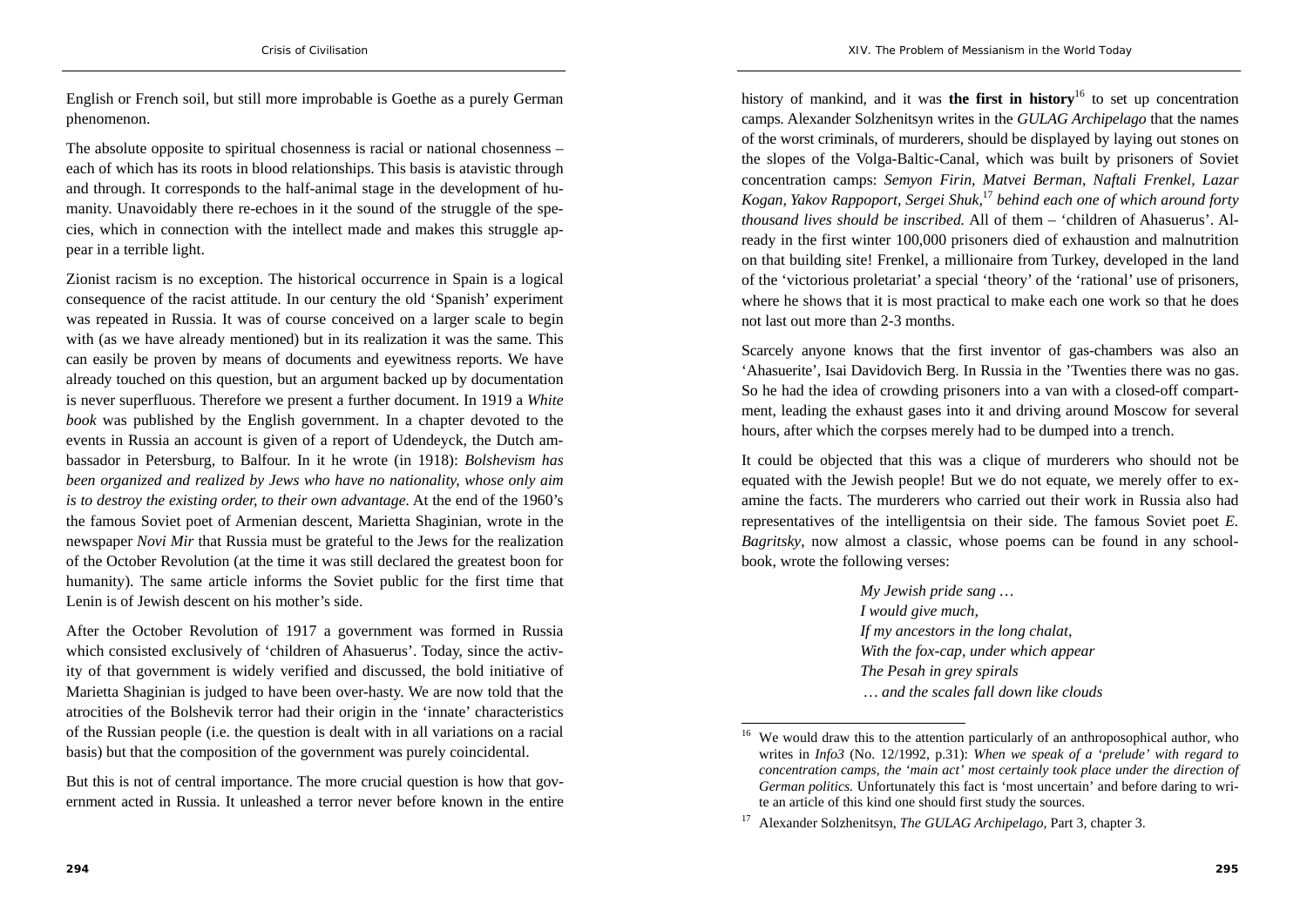*Would recognize their descendant Searchlight and bayonet fly over him The fellow who stands there like a tower!* 

In his poetic opus Bagritsky describes how during a razzia on a brothel he recognized one of the inmates as a girl who before the revolution had been a highschool pupil and the secret love of the poet whose affection, however, she did not return. Now he says to her:

> *I: – Now what? Does she recognize me? Silence. – How much does it cost? Silence still. Without opening her mouth she says: Have pity on me; keep your money! – But I fling the money at her … And charge in, without taking off Boots, shirt, holster.*

*– I take you because my epoch was hesitant, And I was timid, For shame of my poor forefathers … As my revenge on the world I take you, Where I could accomplish nothing. Receive me into your empty womb, Where not even grass grows – and maybe My nightly seed will flourishes in your desert.* 

This 'classic' of Soviet poetry advises in another opus:

*When it is necessary to lie – lie! When it is necessary to murder – murder!* 

These are facts of our history, or rather, of our falling out of history, which began on October 1917. It can in no way be justified with an alleged 'hypernationalism' of the Russians, because the first revolution in February had already granted the Jews the same rights as all other citizens of Russia. This is why people ever more frequently ask in Russia today: Why did the Jews so massively support the Bolshevik revolution by helping, for instance, to crush the numerous riots of farmers and workers protesting against the Bolshevik

terror; actively participate in the forced recruitment for the Red Army; and take the place of the eliminated Russian intelligentsia in economy and industry? The answer is silence. But in questions of this importance silence is dangerous. And once in a while we can also hear people say: The 'Holocaust' – God's punishment of the Jews for the crucifixion of Russia. – Without question an oversimplified and therefore false conclusion. Nor can the statistical facts alone explain the nature of events in Russia after 1917. But instead of investigating these things thoroughly, one simply denies them or interprets them in an entirely one-sided way. There is no-one who dares to look behind the scenes, because such attempts are closely watched and measures are taken to thwart them before anyone can even open his mouth. People prefer not to gain knowledge, but rather to accuse one another of chauvinism, where the age-old law prevails: An eye for an eye, a tooth for a tooth, blood for blood. And several things from the present day are added too, for instance the appeal: Away with idle intellectual reflection! But however deep may be the abyss into which humanity is thrown by some of its representatives, there is yet another, far deeper abyss. And sooner or later we will have to climb out of it again – rather sooner than later –, and it is hard to understand the people who do not realize this.

The examples given are not the only ones, either in number or in kind. But there are others that are different in principle. In Berlin in 1923 a collection of contributions by Jews who were not carried away by the dubious success of Bolshevism was published under the title *Russia and the Jews.* The authors wrote that the mass-participation of Jews in the Bolshevik revolution was an *undeniable fact*, that the *Russian person now sees the Jew as a judge and hangman,* but that one should not think that *the honest uncovering, the acknowledgement of the facts and the fight against them* could harm the Jews. … *silence cannot be helpful to the Jews, but their removal can,* although among the Jewish intelligentsia a *certain over-sensitivity, a certain laming of the motor-will and conscientiously-judging mechanisms* appear in this question.<sup>18</sup>

These are tremendously important words. And to this very day they have not lost their actuality, nor will they lose it in the future, for as long, that is, as people exist who allow themselves to be led by the inspirations of Ahasuerus. For these do indeed cause a *laming of the motor-will and conscientious-judging mechanisms.*

<sup>18</sup> This collection appeared in the magazine *Volga*, No. 3-6, 1992.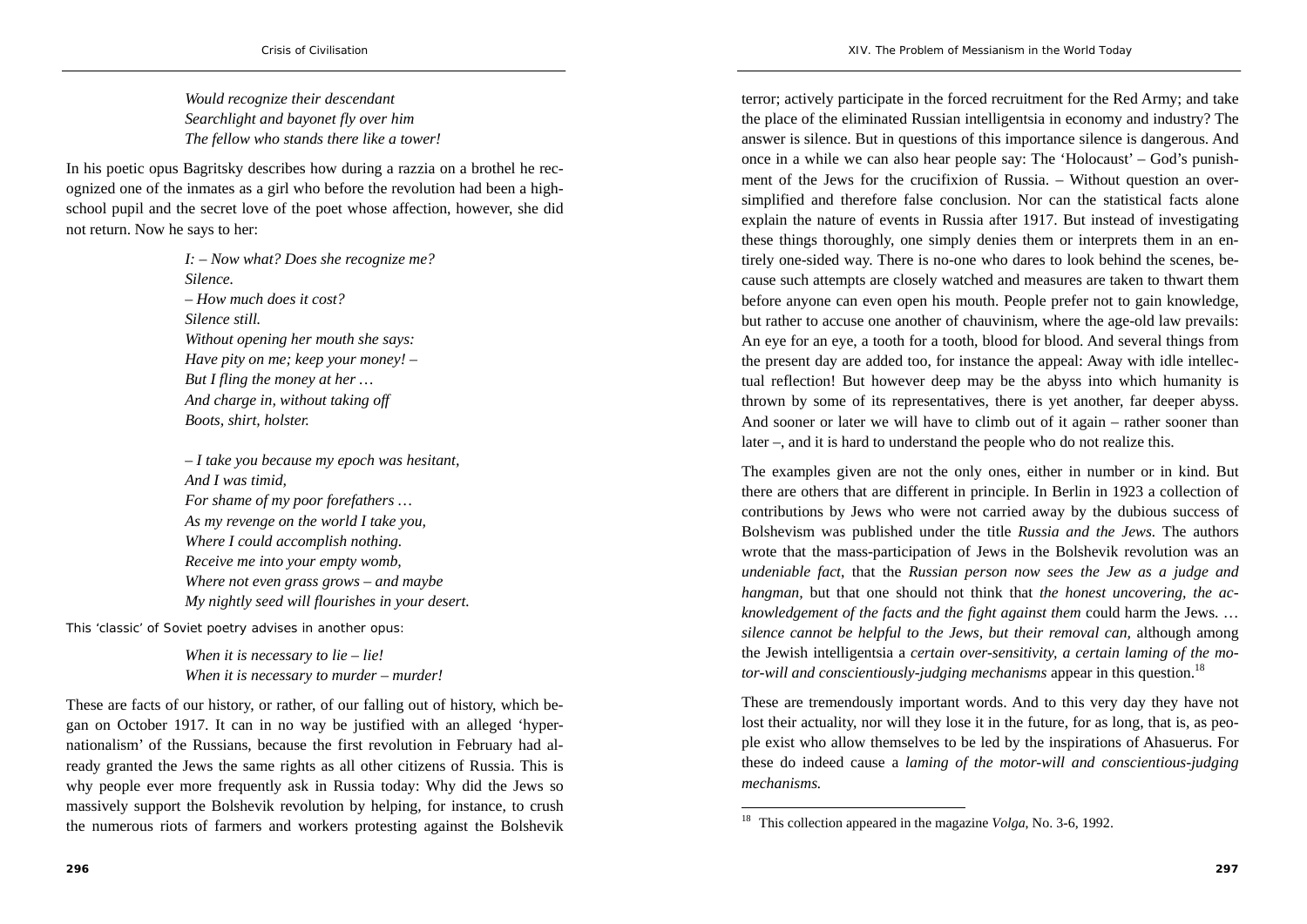The 'children of Ahasuerus' hold the Germans responsible for the genocide of the Jews. The peoples of Russia have **no less** reason to hold the 'children of Ahasuerus' responsible for the same crime. But on this path we drive the crisis still further down a blind alley. It is vitally necessary that within all races and nations people can be found who are able boldly and without prejudice to lay open the history of modern times with all that works in the background, and to found a counter-movement that can lead us out of this blind alley.

This can be achieved through knowledge and moral purification – which are asked of the Jews as well as the Russians and Germans, for the Russians bear responsibility for the seizure of power by the Bolsheviks, as do the Germans for that by the National Socialists. In Germany the process of repentance started long ago and has now been inaugurated in Russia. Solzhenitsyn spoke of the need for the Jews to recognize their share in the responsibility, and repent also. But events show that such a step is quite out of the question. The world press tries to persuade us that owing to their *consistent love of violence, fawning and despotism* the Russians, and only they, are to blame for not only their own misfortune, but for that of other nations too. In frightening consonance with E. Bagritsky the voice of D. Markish sounds today from Israel:

> *I speak of us, the sons of Sinai … We ate bread from them* (the Russians) *but the price was blood. The account is kept, but not settled. We take revenge – with flowers on our heads From their Nordic country. At the birch-coffin* (of the 'Nordic country') *we will Stand guard of honour.*

So, now we live in the expectation that *the account will be settled* with us; that flowers will be laid on the *birch-coffin* of our country, and apparently on all its inhabitants as well. But what would the poet say if the inhabitants of the *Nordic country* were to try not to lie down in the coffin? Or if a poet from the 'other side' were to write something like: 'They ate bread, but the price … ?' Would it not be considered necessary in such a case to take international measures? Or will only the Russians be put into the grave? But the problem to be addressed here has yet another side. The wife of the poet Osip Mandelstam, Nadezhda Yakovlevna, who has sympathy for the Jews who were subjected to reprisals

without a court ruling, said openly: *Who could have guessed that, when we suspended the rule of law in the first years after the revolution, we suspended it for ourselves as well?*

Echoing a well-known Russian proverb we could say: What the inspirators behind the scenes intend, this is spoken out by their victims who, after a special treatment, have become neurasthenics. When we read this poem the question immediately arises, whether the author possibly mistook us for someone else? Or whether he wanted to address it to someone else? – But then it becomes clear that here no mistakes were made, that here someone is in urgent need of a 'Russian anti-Semitism' to enable him to realize his plans. But in this case we should reflect fundamentally on anti-Semitism of whatever kind – what is it actually?

But if we take everything as it was written, then we must ask the unfortunate poet: To whom did you pay the price of blood? – To a Solzhenitsyn, a Shalomov, Marchenko, a Merab Kostava or the millions who, before them and after them and to this very day, have suffered and died for the sole reason that, as a result of the Bolshevik Revolution of 1917, an endless social 'experiment' is conducted on us? Six million peasants of the Ukraine paid with their lives because they *ate no bread* – they were simply made to starve. What were they paying for? What offence did they commit against the *sons of Sinai*?

Madness shows its face openly in the world today. Sooner or later each individual will stand before the choice of joining in, succumbing to madness, or rejecting it, whatever this may bring. But we can already guess how our prejudiced opponent would like to fling at us his angry counter-argument:

'You only bring these examples because you are an anti-Semite in the first place!'

'Do you think they should be completely ignored?' – I reply.

'Yes, of course!'

'Because they have nothing to say?'

'Because anything at all can be proved with examples!'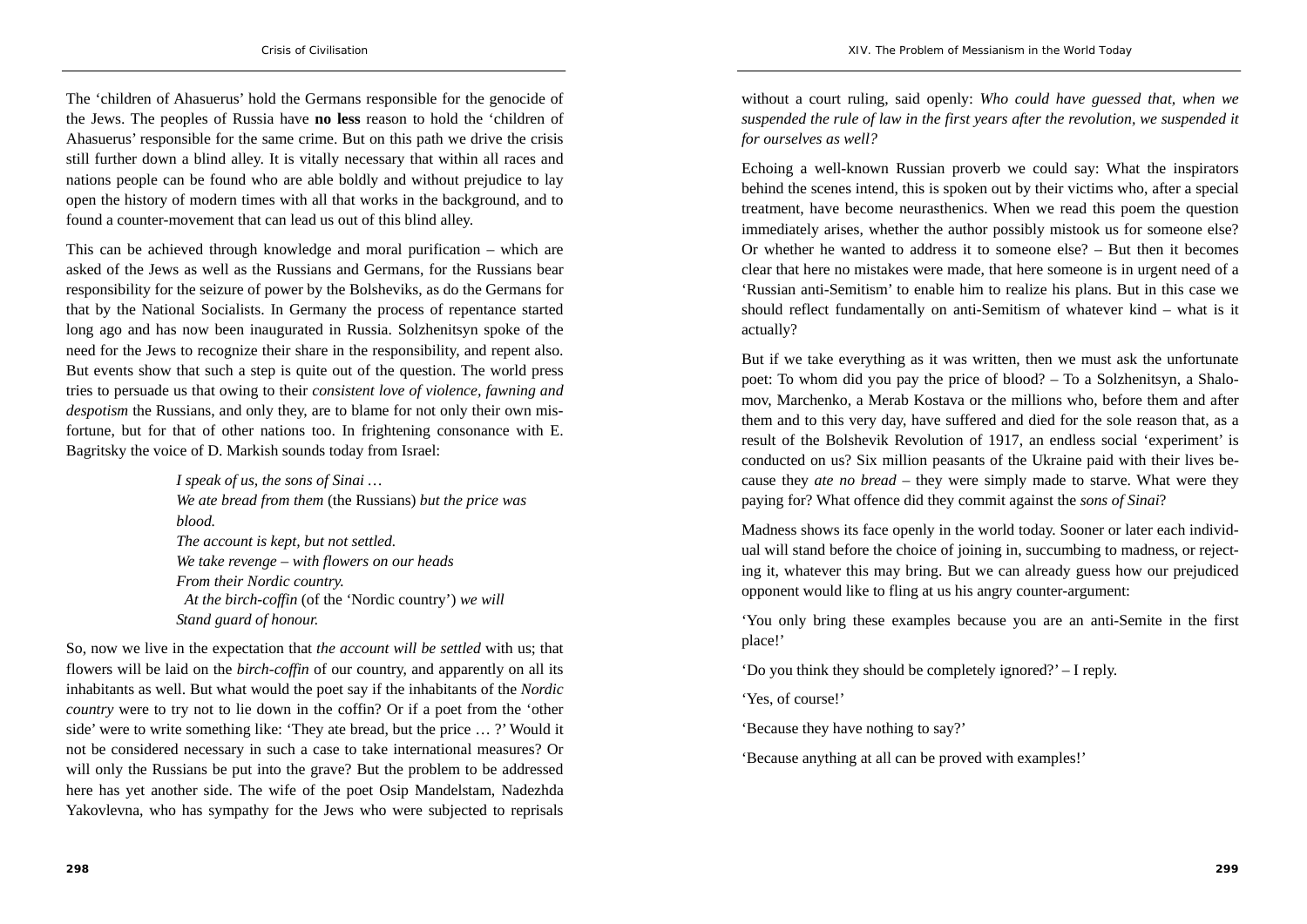'But your argument is completely abstract' – I reply. 'Can we gain any knowledge at all if we ignore experience? And if statements about this kind of racism have nothing to say, then anti-Semitic statements should be ignored too.'

'By judging in this way you prove again that you are anti-Semitic' – my opponent says reproachfully.

Unfortunately, this is the level on which everything discussed in this chapter is condemned and rejected, in reality.

But if someone were to advise us to drop the discussion, for us to agree to this would mean to leave the structure of knowledge we have erected open on one side at least – i.e. with no inside wall. Something would arise that is contrary to nature and which would collapse under the slightest pressure of criticism, because its builder would be called a liar and opportunist.

No, one should not do such a thing. Zionism is a quite essential component of world politics, especially that behind the scenes. Of course, it has its special features that need to be known. It is considered all-powerful but is in reality, in the dubious, exaggerated politics of the  $20<sup>th</sup>$  century, rather like Mata Hari, passed from one to another, wanted by everyone but ruinous to whoever had her – and in the end she was the only one to blame.

Anyone who is carried away by the slogan: The Jewish people and Zionism are one!<sup>19</sup> – is past helping. But to all the rest, the reasonable people who are independent of their racial affiliation, this is only an expression of mass-psychoses corresponding to the Soviet slogan: Party and people are one!

Despite our harsh enough criticism of Anglo-Saxon and Latin political occultism, it is unlikely that anyone will accuse us of Anglophobia, Italophobia or consider us an Anti-Latinist, or an Anti-Anglist etc. Yet any critical word addressed to political Zionism is equated with racism.

When nationalism grows stronger it plays a repulsive psychological trick on people. It whispers to them: Take revenge on whoever you wish and in whatever way you wish; and don't worry about the consequences, for you there will be none. – And thus the lowest and most evil nature gains the upper hand. Even a naturally good person who previously was never vengeful will begin to search inwardly (especially if he is encouraged again and again to take revenge) and sift through the past in order to find something for which he can take revenge on somebody.20 There were numerous examples of this during the Second World War. In the occupied areas the Germans appointed as policemen local people whom they did not supervise at all. And it turned out at once that a person who had been known from childhood to all the inhabitants of the village and who had been deeply and persistently insulted by many, now began violently to take revenge and to behave worse than any member of the occupying forces. Something of the psychology of such policemen can be heard in the poems of Bagritsky, Markish and similar 'intellectuals'.

Some time it may be possible for this or that person to hear what is essentially the old Marxist formula in the following seductively renewed form:

'Jews of all lands, unite! A non-Jew cannot understand a Jew. Only a Jew can understand a Jew. Therefore renounce individual consciousness and unite in the group –, in the racial consciousness with those who are close to you in blood. Renounce the spiritual, the cultural values that you acquired when you lived among other peoples. Despise these values and the cultures, and with them the peoples themselves. You are the only sufferers in history. All peoples of the

Such a unity is far from being supported by all Jews. Rabbi Beck for instance, an activist of the 'Naturae Charta' movement writes: *Zionism is a relatively new movement, founded on the dross of Judaism.* He also states that the Jews swore (and here he refers to the Talmud) *not to rise against the nations of the world … not to take part in actions that hasten the end of the world … not to return to the land of Israel all at the same time.*

<sup>&</sup>lt;sup>20</sup> The comedian Gennadi Khazanov, already famous during Soviet times, was asked in a TV interview: Why can't you feel yourself to be a Russian now? He answered: *Because I was once taunted in my childhood for being a Jew.* 

*– What?! –* exclaimed the reporter *– You cannot forget an insult from the far-off days of childhood?* 

*No! –* confirmed the comedian *– I am quite incapable of forgetting and forgiving insults. That is my character.* 

*I find it hard to believe* – the journalist insisted – *could there be any other reasons?* 

*There are others as well –* Khazanov admitted*. – I had a difficult childhood, I grew up without a father!* 

Thus we see how the psychological trick works, even with people who are reasonable and intelligent. What shall we say about the mob?